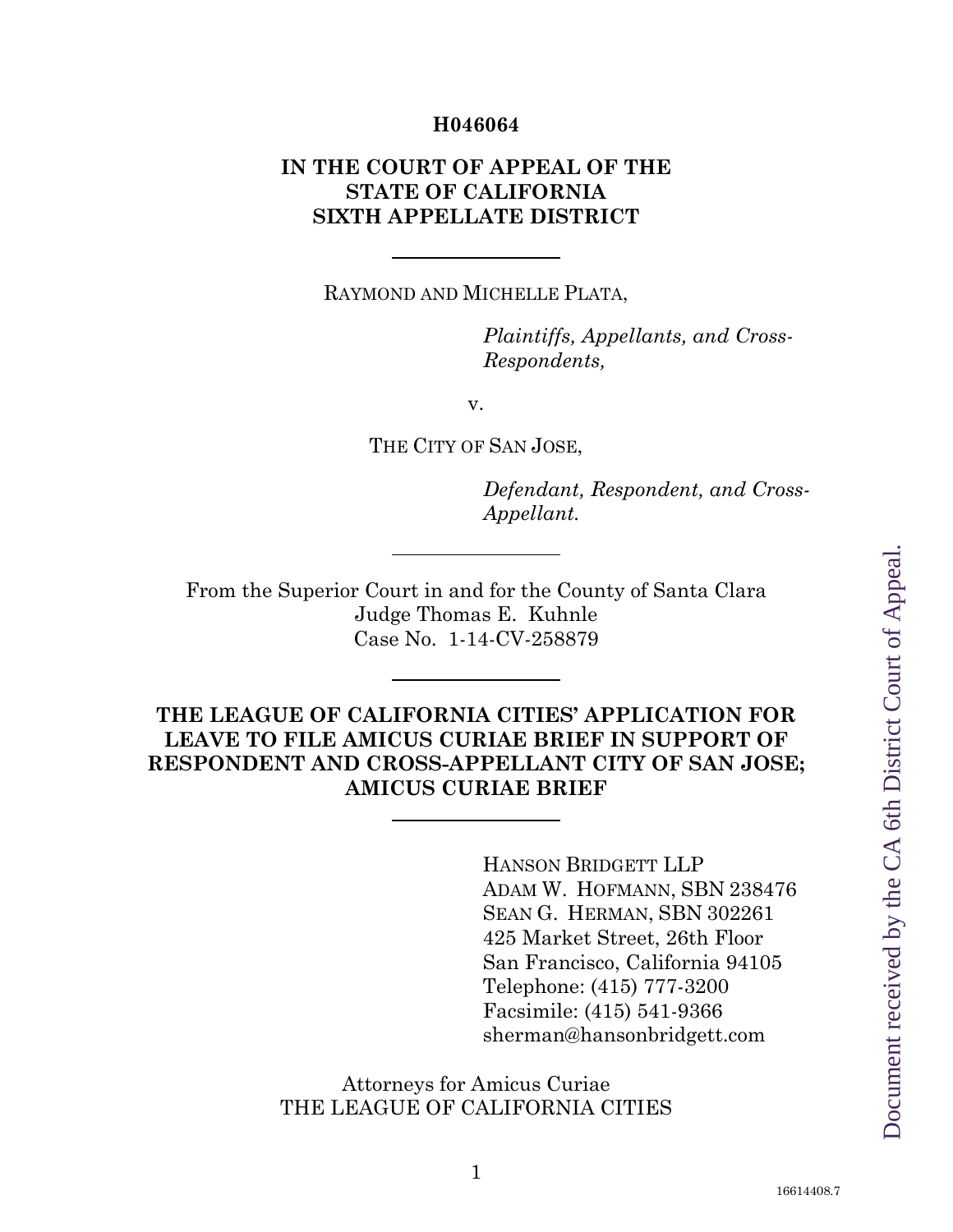#### <span id="page-1-0"></span>**CERTIFICATE OF INTERESTED ENTITIES OR PERSONS**

There are no entities or persons that must be listed in this certificate under California Rules of Court, rule 8.208.

DATED: December 9, 2020 HANSON BRIDGETT LLP

By: */s/ Sean G. Herman* ADAM W. HOFMANN SEAN G. HERMAN Attorneys for the League of California Cities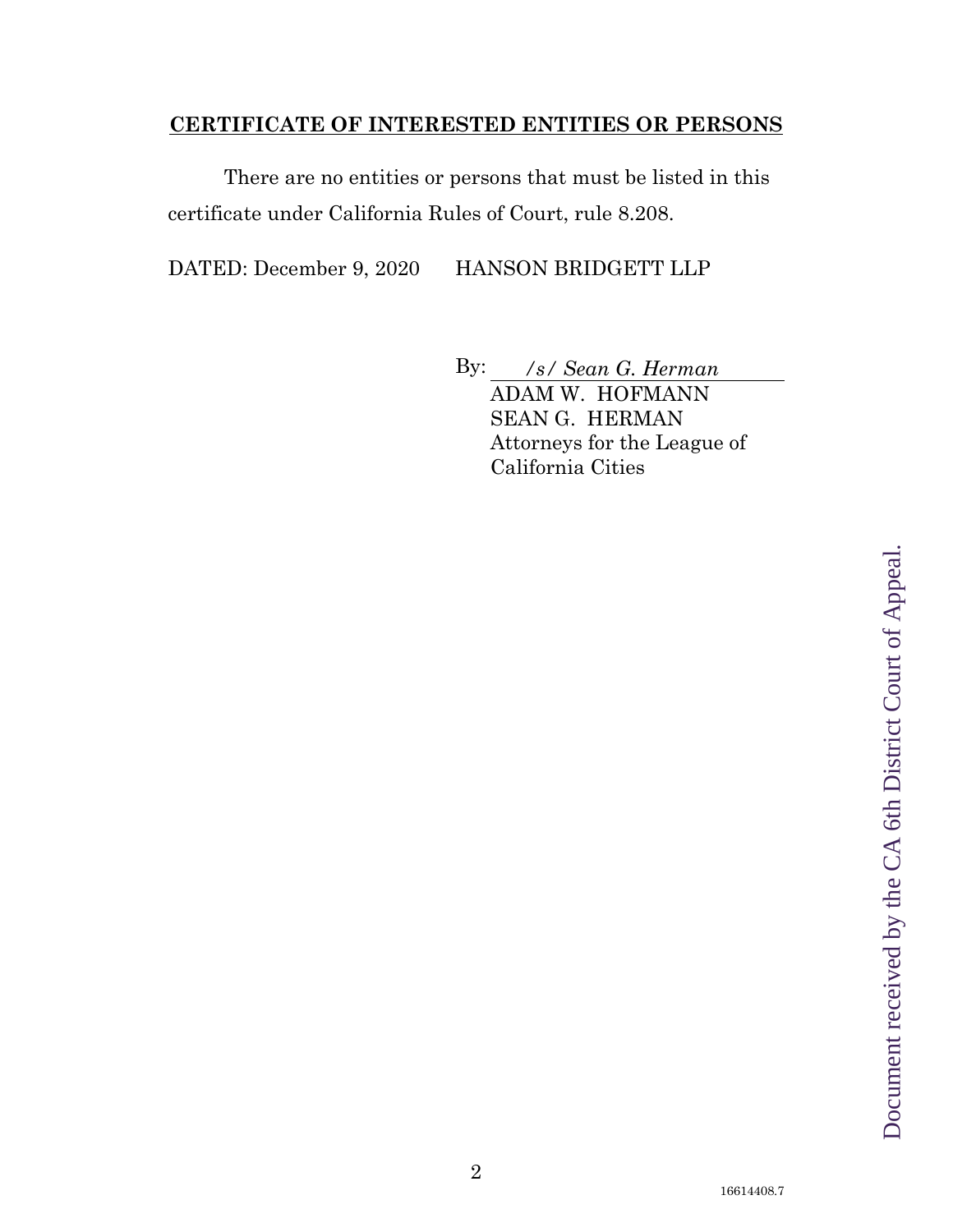# **TABLE OF CONTENTS**

|     |           |                                                                                                                                                                                                           | CERTIFICATE OF INTERESTED ENTITIES OR                                                                                                                             |  |  |
|-----|-----------|-----------------------------------------------------------------------------------------------------------------------------------------------------------------------------------------------------------|-------------------------------------------------------------------------------------------------------------------------------------------------------------------|--|--|
|     |           |                                                                                                                                                                                                           | APPLICATION FOR LEAVE TO FILE AMICUS CURIAE                                                                                                                       |  |  |
|     |           |                                                                                                                                                                                                           |                                                                                                                                                                   |  |  |
|     |           |                                                                                                                                                                                                           |                                                                                                                                                                   |  |  |
|     |           |                                                                                                                                                                                                           |                                                                                                                                                                   |  |  |
|     |           |                                                                                                                                                                                                           |                                                                                                                                                                   |  |  |
| Ι.  |           |                                                                                                                                                                                                           | The trial court's determination that the Platas' pre-<br>suit notices satisfied the Government Claims Act<br>upends the Act's purpose and decades of precedent 14 |  |  |
|     | A.        |                                                                                                                                                                                                           | The Government Claims Act allows prosecution<br>only of those claims fairly described in pre-suit                                                                 |  |  |
|     | <b>B.</b> | Allowing plaintiffs to try claims that were not<br>fairly reflected in their pre-suit notice and that<br>were only reflected in "veiled language," as the<br>trial court did in this case, undermines the |                                                                                                                                                                   |  |  |
| II. |           |                                                                                                                                                                                                           | Proposition 218 does not allow for resulting trust and                                                                                                            |  |  |
|     | A.        | Resulting trusts remedy the receipt of property<br>or benefit by an unintended party,<br>circumstances bearing no resemblance to the<br>claims in a Proposition 218 rate challenge 20                     |                                                                                                                                                                   |  |  |
|     | <b>B.</b> |                                                                                                                                                                                                           | Proposition 218 does not authorize a refund<br>remedy for claims of disproportional allocations                                                                   |  |  |
|     |           | 1.                                                                                                                                                                                                        | Proposition 218 contains no affirmative                                                                                                                           |  |  |
|     |           | 2.                                                                                                                                                                                                        | The "Relevant Factors" under Katzberg<br>militate against recognizing a refund to<br>remedy a Proposition 218 violation.  27                                      |  |  |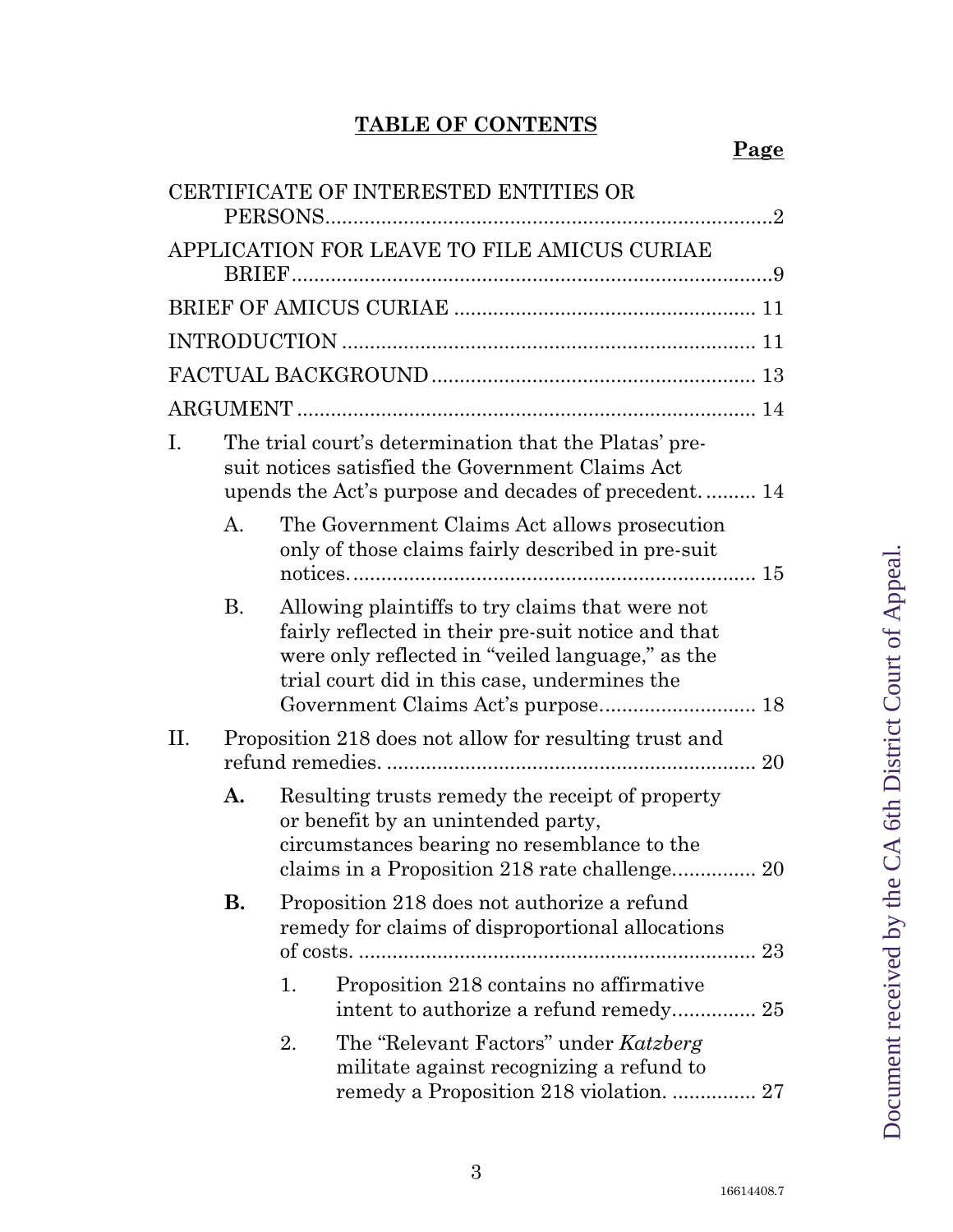| 3. | The "Special Factors" under Katzberg<br>also militate against recognizing a refund |  |
|----|------------------------------------------------------------------------------------|--|
|    | to remedy a Proposition 218 violation 32                                           |  |
|    |                                                                                    |  |
|    |                                                                                    |  |
|    |                                                                                    |  |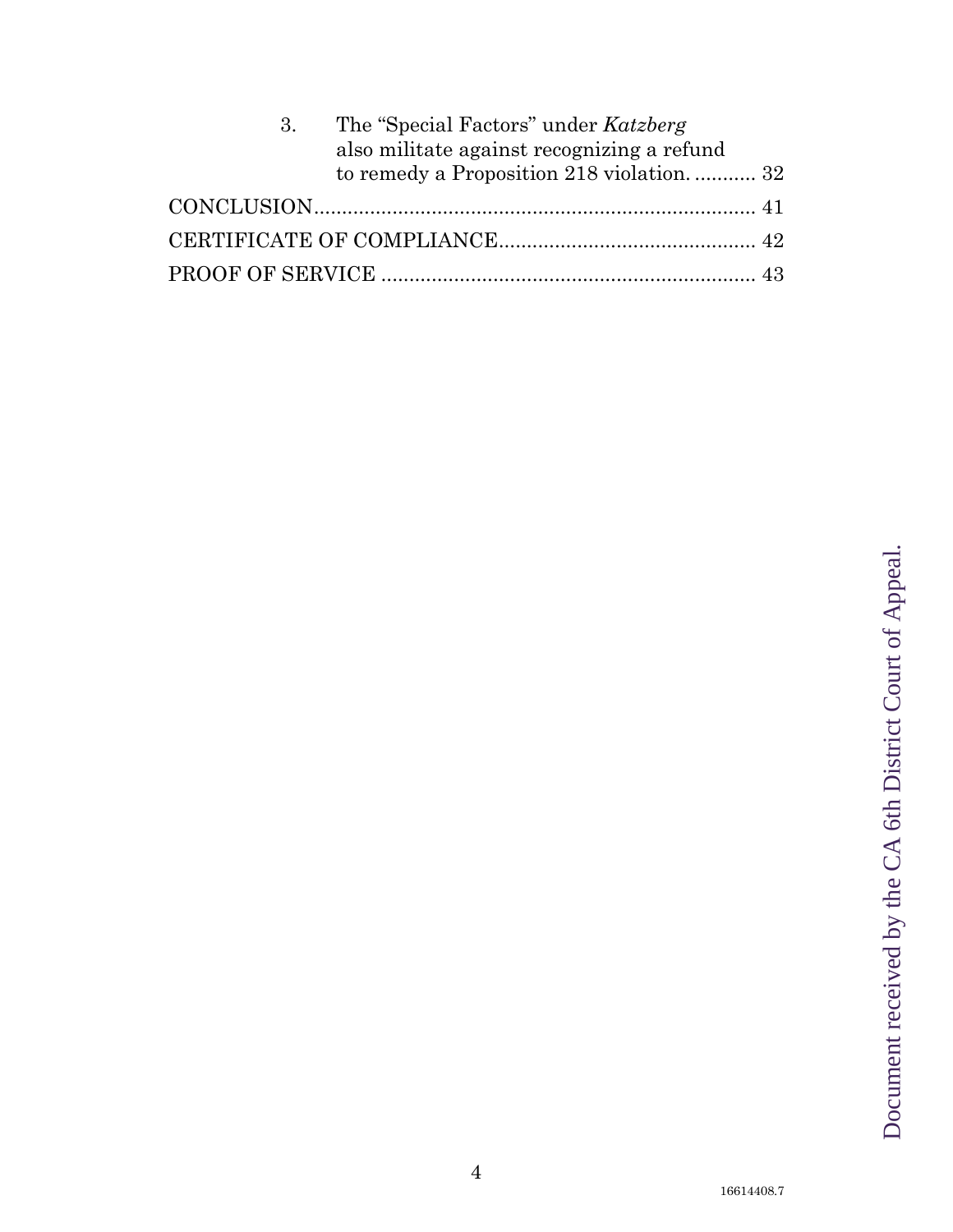# **TABLE OF AUTHORITIES**

## **Cases**

| Alliance Fin. v. City and County of San Francisco        |    |
|----------------------------------------------------------|----|
| Am. Motorists Ins. Co. v. Cowan                          |    |
| Ardon v. City of Los Angeles                             |    |
| Babb v. Super. Ct. of Sonoma County                      |    |
| Bay Area Cellular Tel. Co. v. City of Union City         |    |
| Bayside Auto & Truck Sales, Inc. v. Dept. of Transp.     |    |
| Blair v. Super. Ct.                                      |    |
| Brydon v. East Bay Mun. Utility Dist.                    |    |
| Bush v. Lucas                                            |    |
| Capistrano Beach Water Dist. v. Taj Development<br>Corp. |    |
| Carpenter Found. v. Oakes                                | 39 |
| City of Ontario v. Super. Ct.                            |    |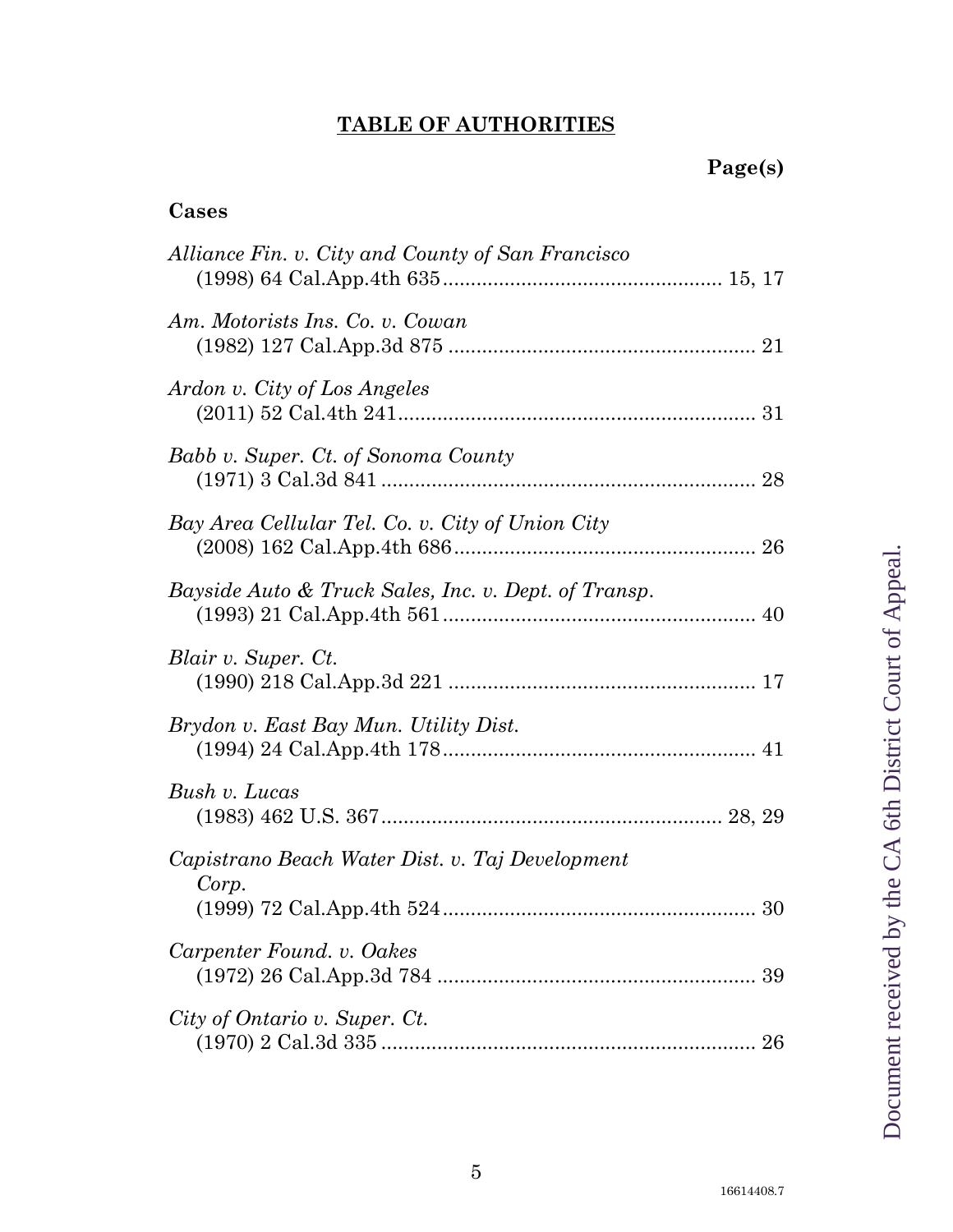| City of San Jose v. Super. Ct.                                   |  |
|------------------------------------------------------------------|--|
| Dabney v. Philleo                                                |  |
| David v. Fresno Unified School Dist.                             |  |
| State of Cal. ex rel. Dept. of Transp. v. Super. Ct.             |  |
| Elias v. San Bernardino County Flood Control Dist.               |  |
| Fall River Joint Unified Sch. Dist. v. Super. Ct.                |  |
| Howard Jarvis Taxpayers Assn. v. City of Fresno                  |  |
| Howard Jarvis Taxpayers Assn. v. City of Roseville               |  |
| Katzberg v. Regents of Univ. of Cal.                             |  |
| Laing v. Laubach                                                 |  |
| Lloyds Bank Cal. v. Wells Fargo Bank                             |  |
| Lopez v. S. Cal. Permanente Med. Group                           |  |
| Macy's Dept. Stores, Inc. v. City and County of San<br>Francisco |  |
|                                                                  |  |
| Martin v. Kehl                                                   |  |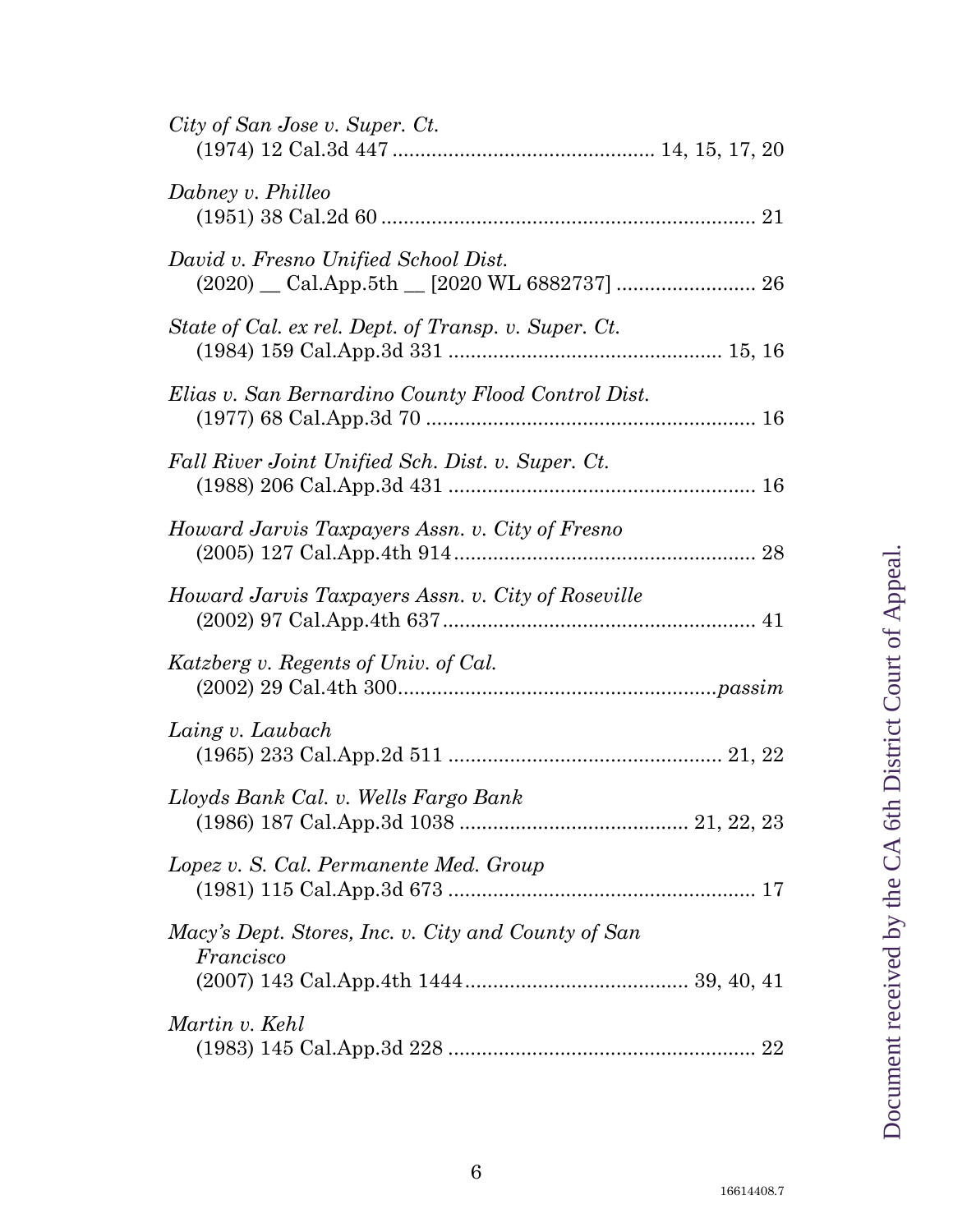| MHC Fin. Ltd. P'ship Two v. City of Santee                                     |
|--------------------------------------------------------------------------------|
| Moore v. City of Lemon Grove                                                   |
| Nelson v. State of Cal.                                                        |
| Nguyen v. Los Angeles County Harbor/UCLA Med.<br>Center                        |
| San Luis Coastal Unified Sch. Dist. v. City of Morro<br>Bay                    |
| Santee v. Santa Clara County Office of Education                               |
| Shoemaker v. Myers                                                             |
| Silicon Valley Taxpayers Assn., Inc. v. Santa Clara<br>County Open Space Auth. |
| Stansfield v. Starkey                                                          |
| State Dept. of Corr. v. Workmen's Comp. App. Bd.                               |
| Stevenson v. San Francisco Housing Auth.                                       |
| Stockett v. Association of Cal. Water Agencies Joint<br>Powers Ins. Auth.      |
| TrafficSchoolOnline, Inc. v. Clarke                                            |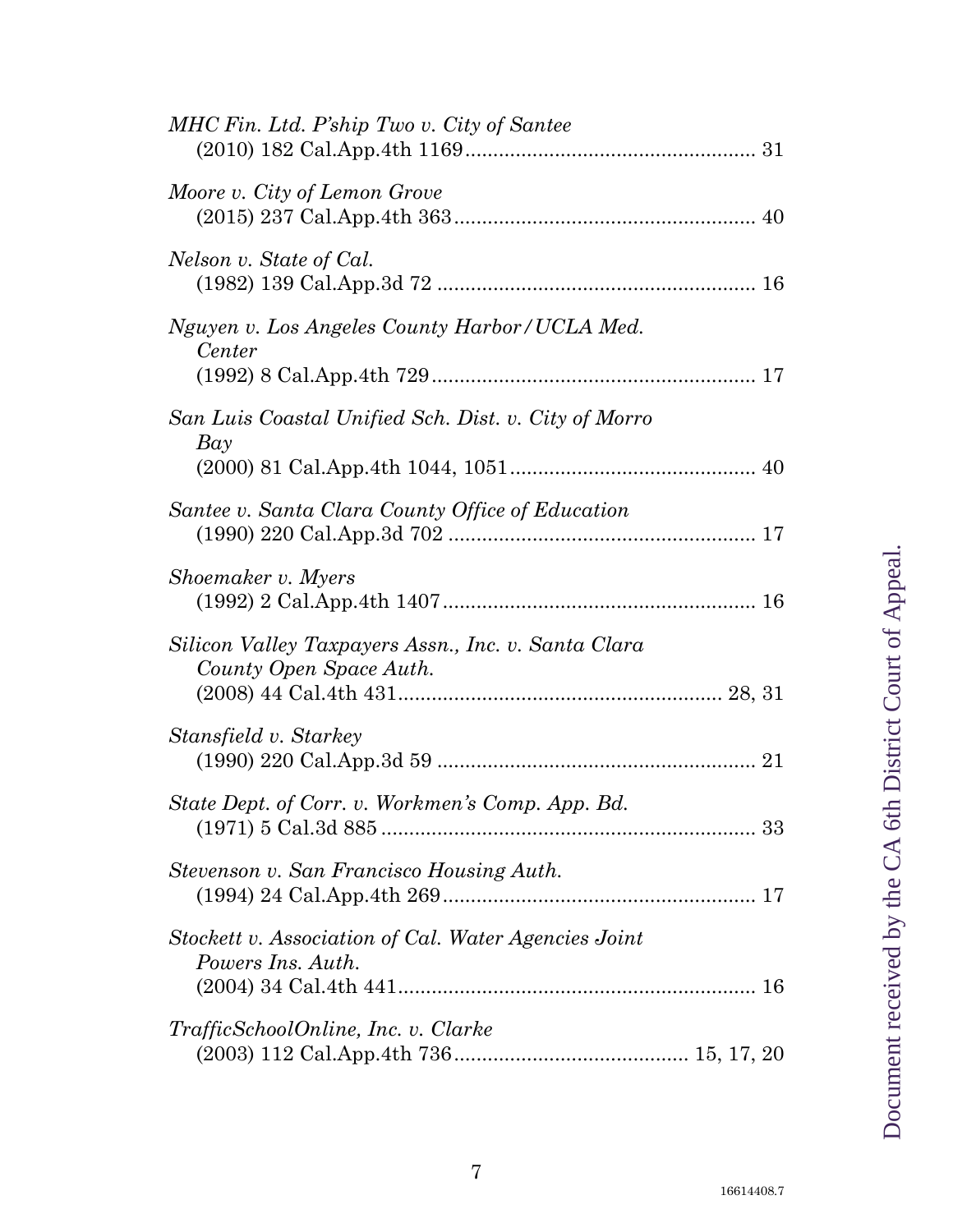| Water Replenishment Dist. of So. Cal. v. City of<br>Cerritos |  |
|--------------------------------------------------------------|--|
|                                                              |  |
| <i>Weisblat v. City of San Diego</i>                         |  |
| White v. Super. Ct.                                          |  |
| <i>Estate of Yool</i>                                        |  |

## **Statutes**

| Evid. Code        |  |
|-------------------|--|
| 8.80 <sup>-</sup> |  |

# Gov. Code

# California Constitution

| Cal. Const. |
|-------------|
|             |
|             |
|             |

## **Other Authorities**

| Cal. Rules of Court |
|---------------------|
|                     |
|                     |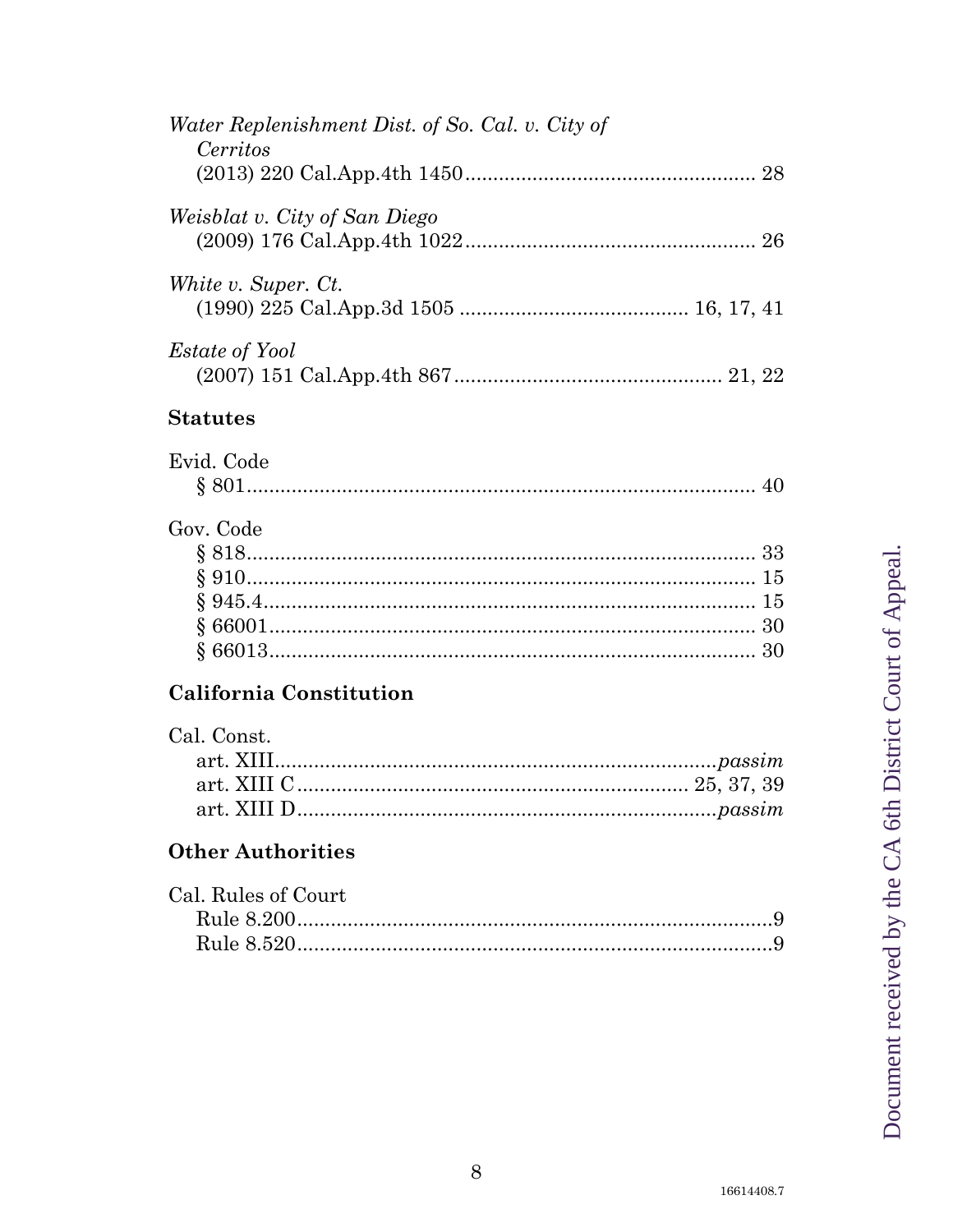#### <span id="page-8-2"></span>**APPLICATION FOR LEAVE TO FILE AMICUS CURIAE BRIEF**

<span id="page-8-0"></span>The League of California Cities ("CalCities") respectfully requests permission under rule 8.200(c) of the California Rules of Court to file an amicus curiae brief in support of Respondent and Cross-appellant City of San Jose.**[1](#page-8-3)**

CalCities is an association of 477 California cities dedicated to protecting and restoring local control to provide for the public health, safety, and welfare of their residents, and to enhance the quality of life for all Californians. A Legal Advocacy Committee, which comprises twenty-four city attorneys from all regions of the State, advises CalCities. The Committee monitors litigation of concern to municipalities, and identifies cases that have statewide or nationwide significance. This is one of those cases.

CalCities' members are responsible for municipal planning and budgeting processes throughout the State, and the decision here could implicate those processes. For instance, relaxing the claim presentation requirements to allow for pre-suit notices that contain only "veiled language" about the facts and claims raised at trial would jeopardize the efforts of League members to investigate, resolve, and plan for liabilities associated with those notices.

The appeal also threatens to establish new remedies for violating Proposition 218 that would impose serious burdens on

<span id="page-8-3"></span><span id="page-8-1"></span> <sup>1</sup> CalCities certifies that no person or entity other than CalCities and its counsel authored or made any monetary contribution intended to fund the preparation or submission of the proposed brief. (See Cal. Rules of Court, rule 8.200(c)(3).)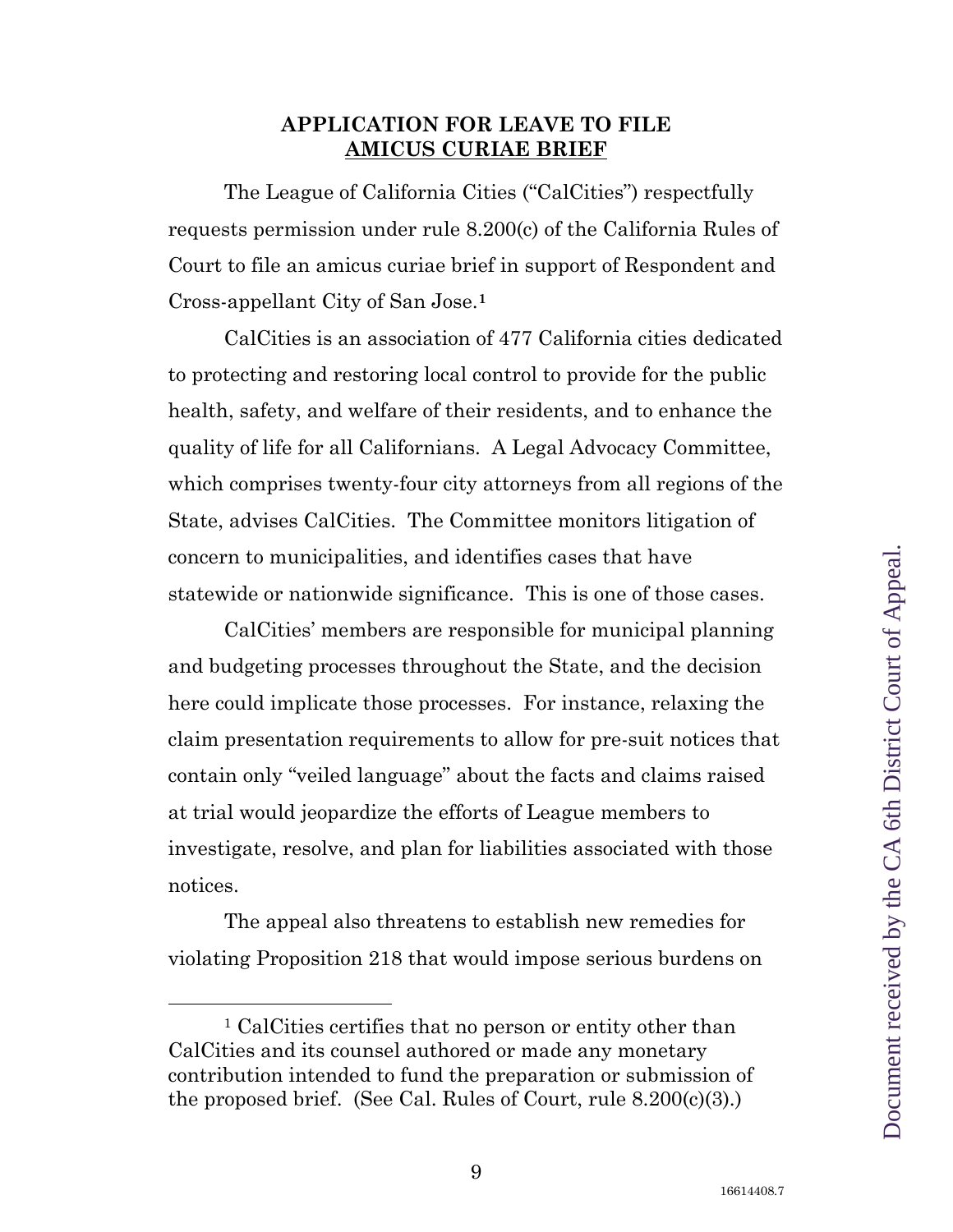CalCities' members. The Platas ask that this Court remedy their alleged Proposition 218 violations by imposing a resulting trust or refund. Existing law, however, does not support either remedy. Instead, a writ of traditional mandate is the most appropriate remedy, though declaratory relief also appears to be available. If this Court expressly recognizes either a resulting trust or a refund remedy, it would expand Proposition 218 liability beyond what either the Constitution or the Legislature allows, penalizing CalCities' members, creating a substantial financial burden that could imperil many of CalCities' members going forward, and lead to a judicial usurpation of their quasilegislative ratemaking power.

By focusing on these important issues in a way that the parties cannot as a result of the need to address a range of other questions, CalCities can provide perspective that will highlight the practical implications of the Platas' arguments and thereby aid this Court's resolution of the issues presented.

#### DATED: December 9, 2020 HANSON BRIDGETT LLP

By: */s/ Sean G. Herman* ADAM W. HOFMANN SEAN G. HERMAN Attorneys for the League of California Cities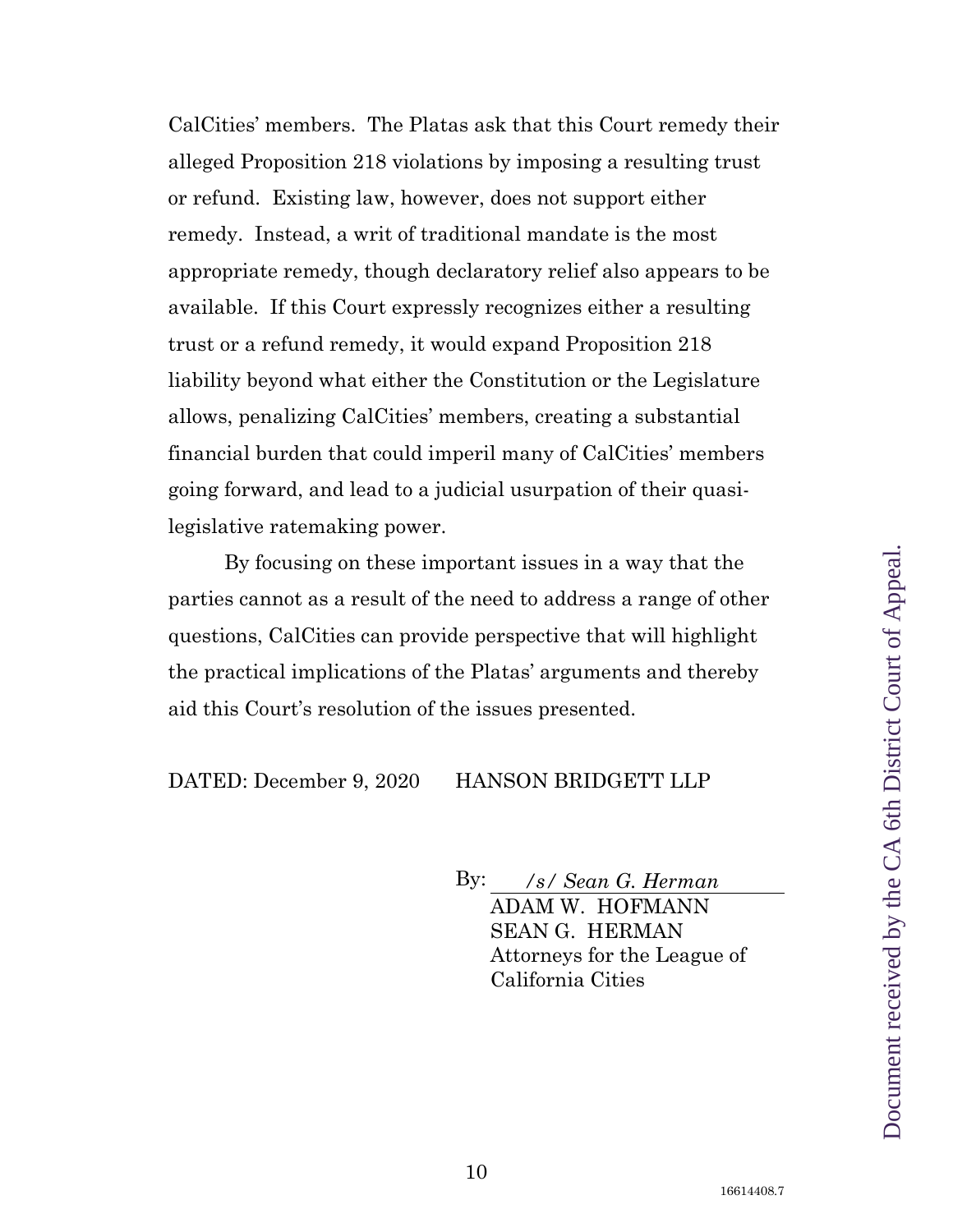#### <span id="page-10-0"></span>**BRIEF OF AMICUS CURIAE THE LEAGUE OF CALIFORNIA CITIES**

#### **INTRODUCTION**

<span id="page-10-1"></span>The relief Petitioners Raymond and Michelle Plata seek could upend established law on the Government Claims Act and Proposition 218. The Court should reject their remedy claims.

*First*, the Platas brought to trial challenges to the City of San Jose's tiered water rates that bore no resemblance to the claims presented in their statutorily required pre-suit notice. According to decades of precedent, this is a violation of the Government Claims Act and bars related monetary remedies. Yet the trial court fashioned a new standard that would allow claimants to pursue monetary claims in court based on the use of "veiled language" in their claims presentation. This new standard deprives public entities of the opportunity to investigate and resolve claims without litigation, in contravention of the very purposes of the Government Claims Act's claims-presentation requirement.

*Second*, even if the Platas had otherwise complied with the Government Claims Act, the particular remedies they seek should not be allowed. For example, the Platas seek a resulting trust. But a resulting trust is used to ensure that an unintended recipient of property holds and eventually conveys that property to its intended beneficiary. And Proposition 218 challenges never—or rarely, if ever—arise from a claim that property has been received by the wrong person or entity. Resulting trusts are therefore not an appropriate or even logical remedy.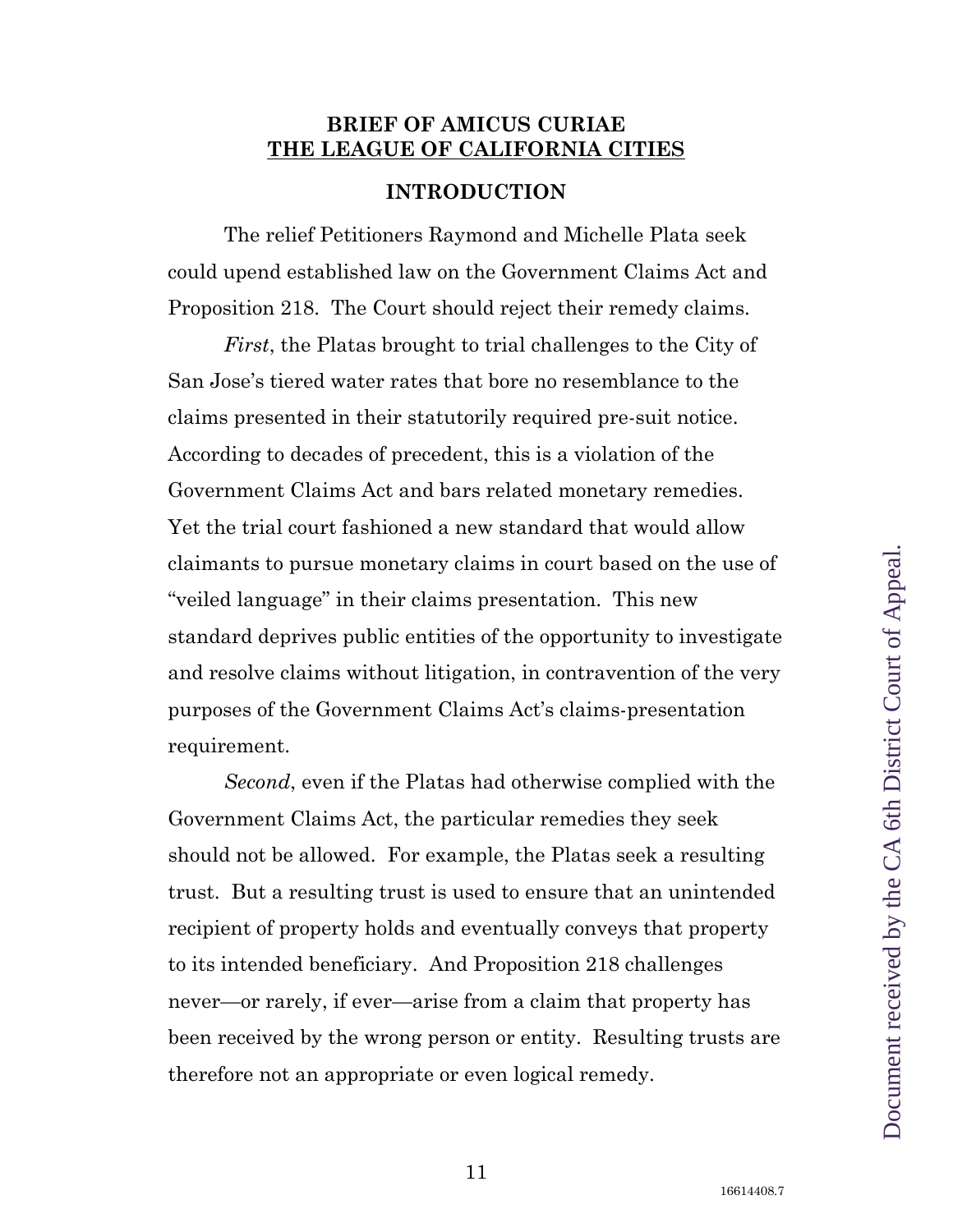Alternatively, the Platas seek a refund of alleged overpayments. But refunds should not be awarded in cases like this, alleging that a public agency has violated Proposition 218 by setting disproportionate rates. First, the California Constitution does not authorize a refund remedy for Proposition 218 violations. Second, mandate, declaratory, and injunctive relief provide meaningful, alternative remedies that appropriately protect ratepayers, ensure that public services are not unduly penalized, and respect separation of powers. Third, no published appellate decision appears to have held that a Proposition 218 plaintiff has a right to receive a refund. Allowing a refund would thus stray far from existing law, a departure which this court should not entertain.

A refund remedy for Proposition 218 violations would also cause serious operational concerns for public agencies. Proposition 218 requires, among other things, that propertyrelated fees reflect the charging agency's total costs of providing services to all burdened properties, while allocating those costs proportionally among rate payers. Here, the Platas ultimately tried a claim that the City of San Jose's water rates allocated costs in a disproportional manner. In other words, they did not attempt to prove that the City received too much revenue, only that its rate structure caused some ratepayers to pay more than their fair share, and others to pay less. As a result, any nominal "refund" would not be a return of moneys received by the agency. It would be a kind of penalty, impermissible under the law, creating a funding deficit for the public service funded by the fee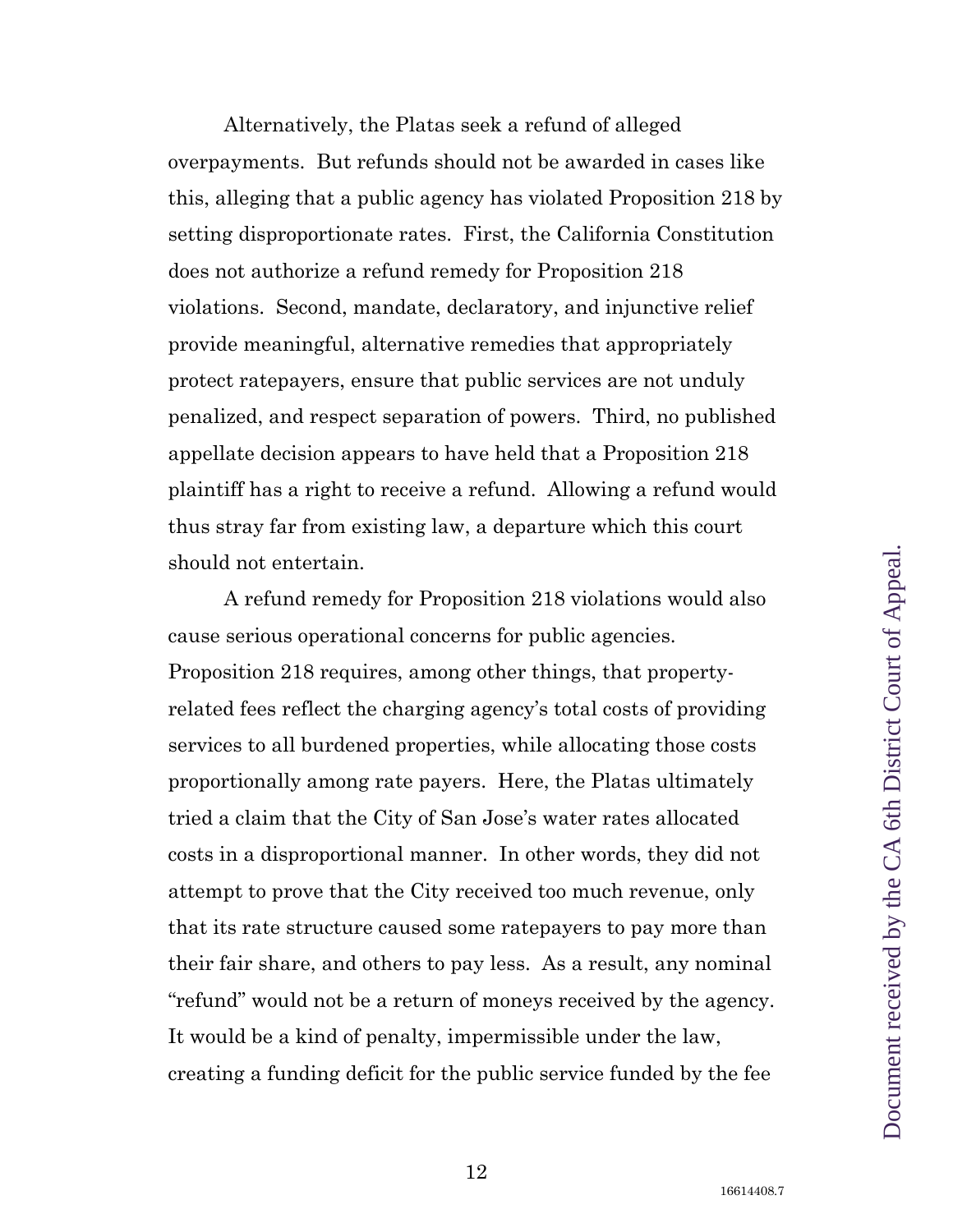or charge. While some agencies may have tax and other discretionary revenues they *could* use to subsidize the refund remedy, many do not. As a result, refunds could lead to substantial financial uncertainty for many agencies, especially among smaller special districts.

Moreover, a refund remedy would require that courts engage in quasi-legislative ratemaking analysis to determine with reasonable certainty the amount of a refund. That process is not just impracticable, but an unconstitutional judicial usurpation of quasi-legislative ratemaking power.

The Court can and should avoid these problems by reinforcing decades of precedent under the Government Claims Act requiring that pre-suit notices "fairly describe" what public entities have done wrong, and finding that the Platas did not adequately preserve their claims for monetary relief here. But, to the extent the Court reaches the merits of their monetary claims, in light of these concerns, the Court should not be the first to establish either a resulting trust or refund remedy for Proposition 218 violations.

#### **FACTUAL BACKGROUND**

<span id="page-12-0"></span>CalCities adopts and incorporates the factual background set forth in the City of San Jose's Combined Response Brief and Opening Brief on the Merits, pages 19-39 and 101-106.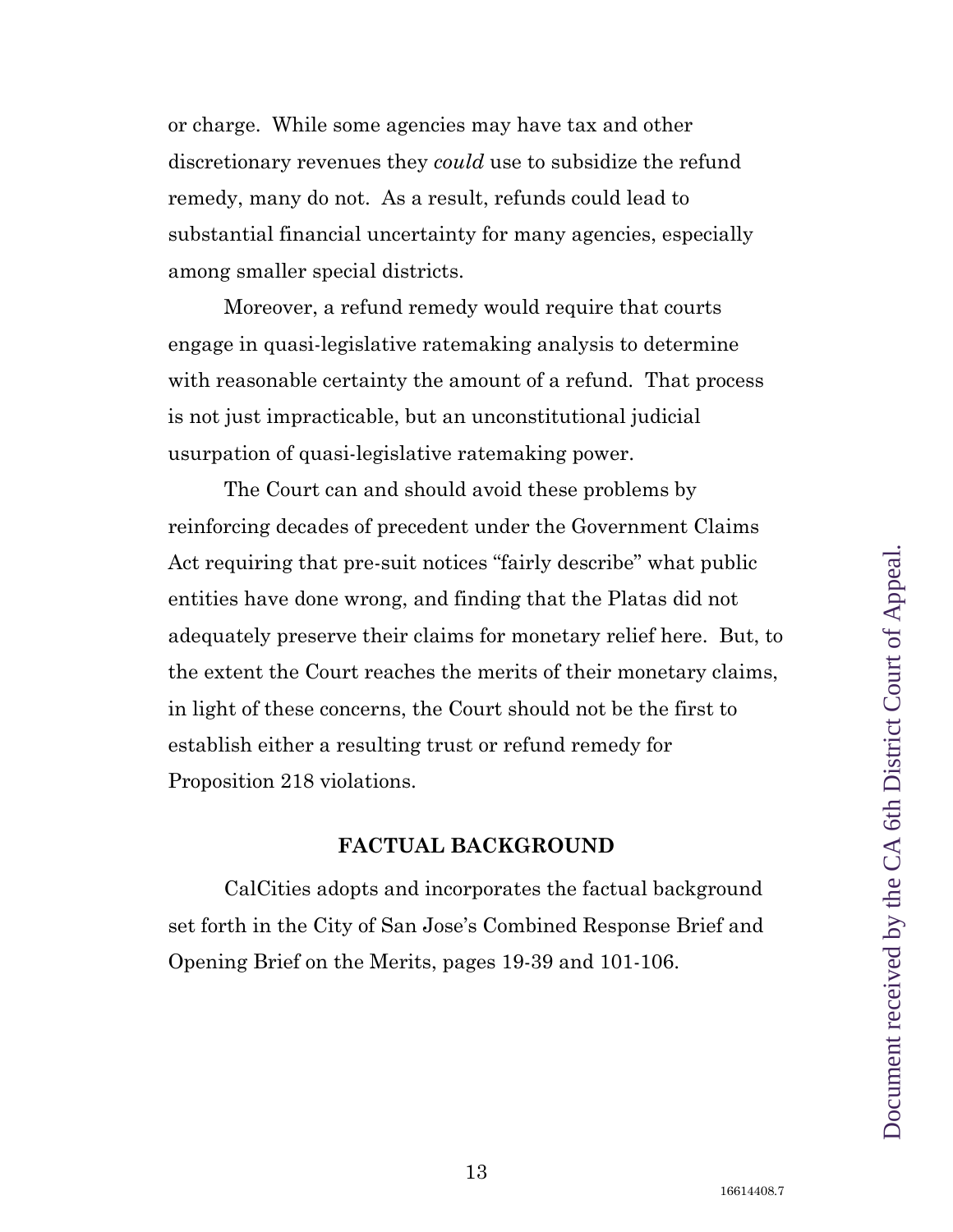#### <span id="page-13-3"></span><span id="page-13-2"></span>**ARGUMENT**

## <span id="page-13-1"></span><span id="page-13-0"></span>**I. The trial court's determination that the Platas' presuit notices satisfied the Government Claims Act upends the Act's purpose and decades of precedent.**

The Platas' pre-suit notification under California's Government Claims Act fell far short of the standards historically adopted by courts to ensure that public agencies have an adequate opportunity to evaluate and, if appropriate, resolve a claim for money damages. (*City of San Jose v. Super. Ct.* (1974) 12 Cal.3d 447, 455 (*City of San Jose*).) The claim alleged that the City was charging rates in excess of *aggregate* costs and using rate revenue for unrelated purposes. (See Cal. Const., art. XIII D,  $\S$  6, subds. (b)(1), (b)(2).) But at trial, the Platas sought to prove that the City's tiered rate structure allocated costs in a disproportionate manner, an alleged violation of a legally and factually distinct requirement under the Constitution. (See Cal. Const., art. XIII D, § 6, subd. (b)(3); *Capistrano Taxpayers Assn., Inc. v. City of San Juan Capistrano* (2015) 235 Cal.App.4th 1493, 1499, fn. 6, 1506 (*Capistrano*) [holding tiered rates violate Proposition 218's proportionality requirement if each tier does not reasonably reflect the costs of providing service at that level].)

Despite the fact that their pre-suit notice referenced neither proportionality nor any concern with the City's tiered structure, the Platas were permitted to try a case focused entirely on whether the City's tiered rates complied with section 6(b)(3). Allowing plaintiffs to proceed to trial in this manner, with monetary claims not fairly described by their claims presentation, will undermine the Government Claims Act's very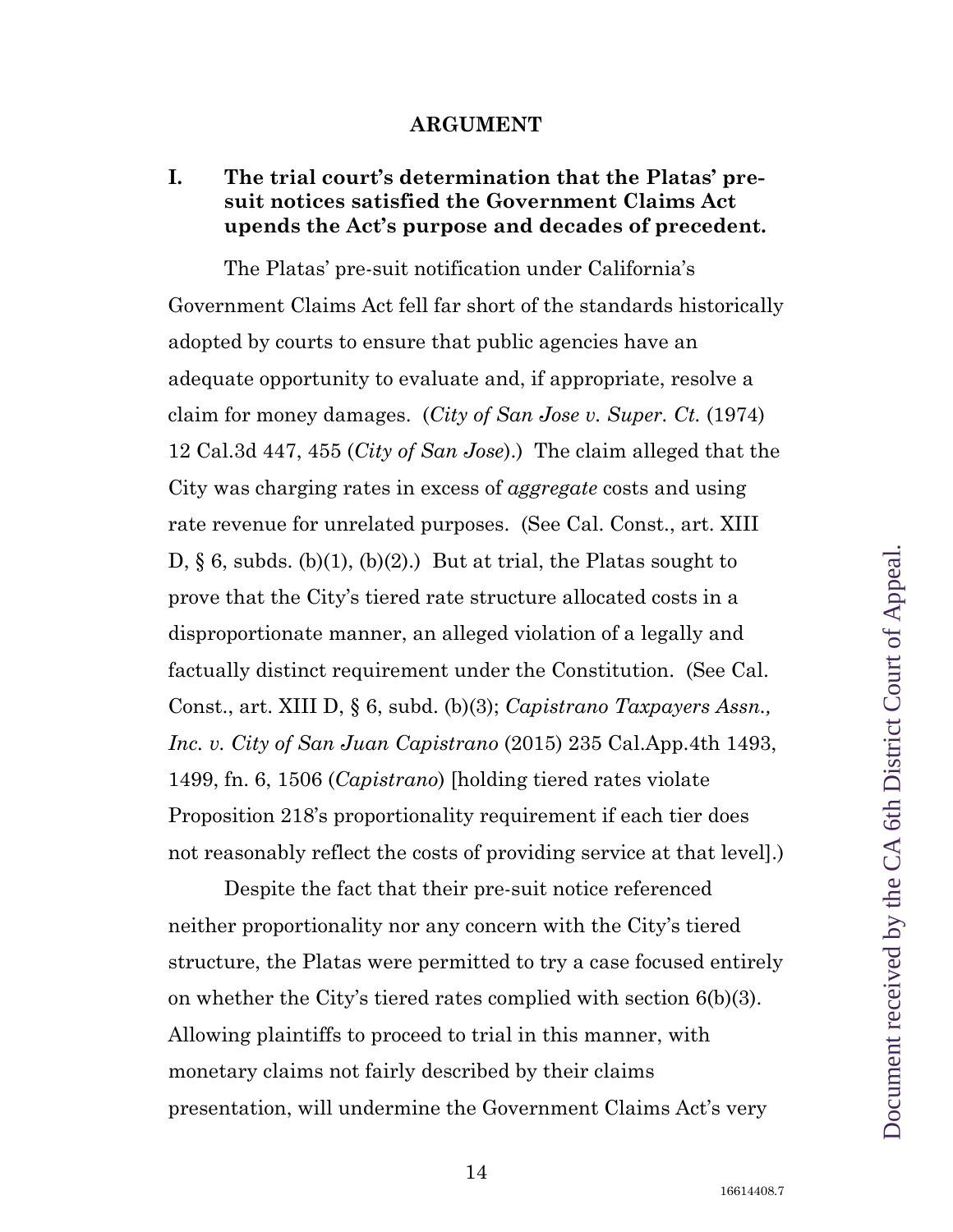purposes, creating uncertainty for public entities throughout California and generating otherwise unnecessary litigation.

#### <span id="page-14-0"></span>**A. The Government Claims Act allows prosecution only of those claims fairly described in pre-suit notices.**

<span id="page-14-6"></span>Key to any public entity's dispute resolution process is that claimants may not sue them for money or damages unless the claimants first comply with the Government Claims Act's claims filing procedures. (Gov. Code,  $\S 945.4$ .) That pre-suit notice must state the "date, place and other circumstances of the occurrence or transaction which gave rise to the claim asserted" and describe the injury or damages. (Gov. Code,  $\S 910$ , subds. (c)-(d).)

<span id="page-14-5"></span><span id="page-14-2"></span><span id="page-14-1"></span>As this Court has held, rather than some "needless formality," the requirement reflects the Act's underlying purpose "to provide the public entity sufficient information to enable it to investigate claims adequately and to settle them, if appropriate, without the expense of litigation." (*City of San Jose*, *supra*, 12 Cal.3d at p. 455; see also *Alliance Fin. v. City and County of San Francisco* (1998) 64 Cal.App.4th 635, 647 (*Alliance Fin.*).) The Act also allows "the public entity to engage in fiscal planning for potential liabilities; and to avoid similar liabilities in the future." (*TrafficSchoolOnline, Inc. v. Clarke* (2003) 112 Cal.App.4th 736, 742 (*TrafficSchoolOnline*).)

<span id="page-14-4"></span><span id="page-14-3"></span>Thus, a pre-suit notice outlining the theories of liability, and the facts supporting them, is a prerequisite to maintaining a lawsuit against any public entity. (*State of Cal. ex rel. Dept. of Transp. v. Super. Ct.* (1984) 159 Cal.App.3d 331, 334-335 (*Dept of*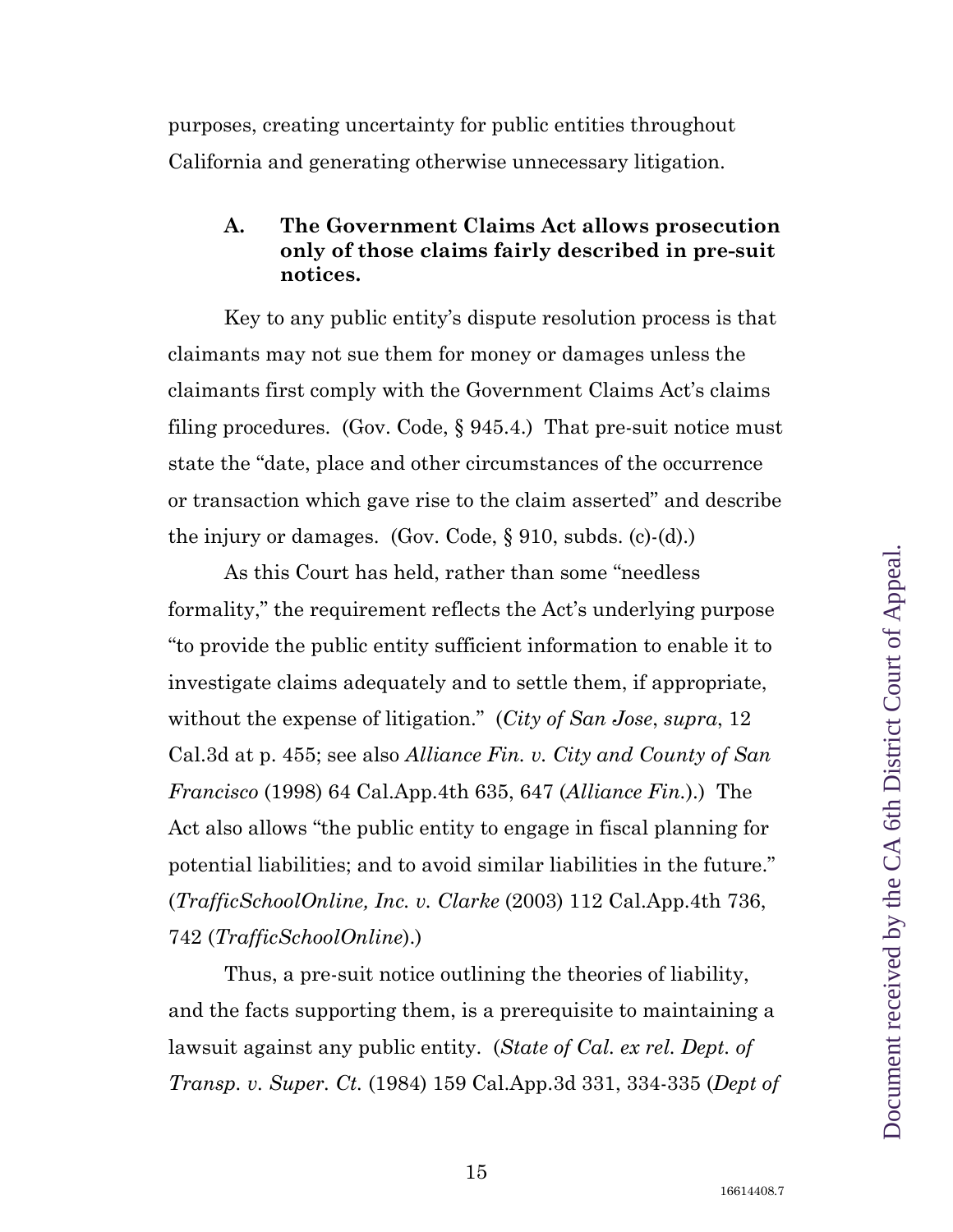<span id="page-15-3"></span>*Transp.*).) And when "a plaintiff relies on more than one theory of recovery against [a public entity], each cause of action must have been reflected in a timely claim." (*Nelson v. State of Cal.* (1982) 139 Cal.App.3d 72, 79.) And, when a complaint includes a cause of action premised on a different factual basis than what was described in the pre-suit claim, that variance is "fatal" to the complaint. (*Fall River Joint Unified Sch. Dist. v. Super. Ct.* (1988) 206 Cal.App.3d 431, 435; see also *Dept. of Transp.*, *supra*, at p. 336 [holding courts consistently interpret the Government Claims Act to bar further prosecution of claims not reflected in a pre-suit notice].)

<span id="page-15-6"></span><span id="page-15-5"></span><span id="page-15-4"></span><span id="page-15-2"></span><span id="page-15-1"></span><span id="page-15-0"></span>While strict, courts have interpreted this requirement to ensure it does not "snare the unwary where its purpose has been satisfied." (*Elias v. San Bernardino County Flood Control Dist.*  (1977) 68 Cal.App.3d 70, 74.) A claim, the California Supreme Court has explained, "need not contain the detail and specificity required of a pleading, but need only 'fairly describe'" what the public entity has done wrong. (*Stockett v. Association of Cal. Water Agencies Joint Powers Ins. Auth.* (2004) 34 Cal.4th 441, 446 (*Stockett*), quoting *Shoemaker v. Myers* (1992) 2 Cal.App.4th 1407, 1426.) A plaintiff may build on and add specificity to the facts raised in their written claim. (*Id*. at p. 447.) But those added facts must "merely elaborate[ ] or add[ ] further detail to a claim" that "is predicated on the same fundamental actions or failures to act by the defendants…." (*Ibid*., citing *White v. Super. Ct.* (1990) 225 Cal.App.3d 1505, 1510-1511 (*White*).) They must not hinge on an "entirely different set of facts" than those raised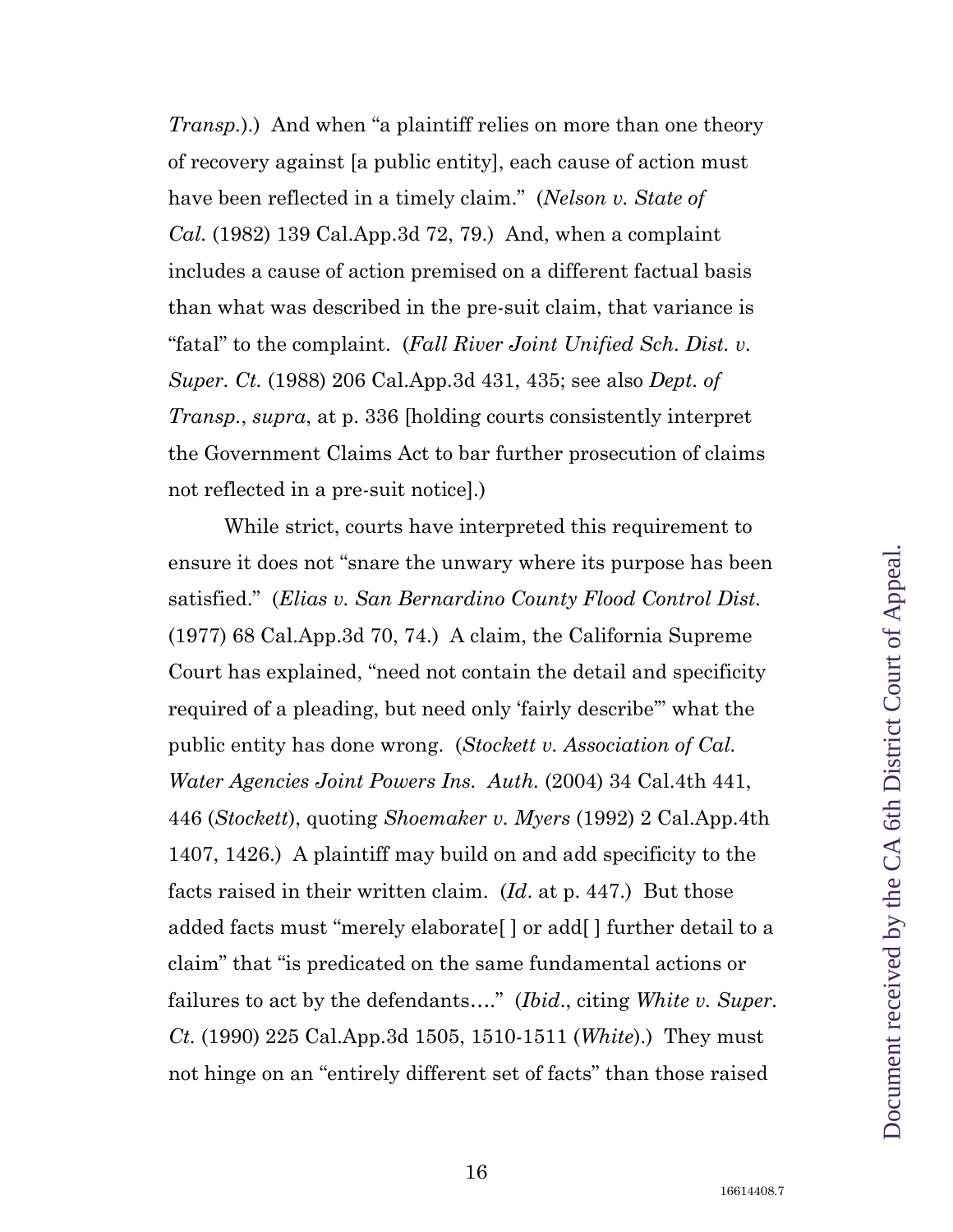<span id="page-16-8"></span><span id="page-16-6"></span>in the pre-suit notice. (*Ibid*., quoting *Stevenson v. San Francisco Housing Auth.* (1994) 24 Cal.App.4th 269, 278.) When there is a complete shift in allegations from the written claim to the complaint, courts will bar prosecution. (*Ibid*., citing *Blair v. Super. Ct.* (1990) 218 Cal.App.3d 221, 226.)

<span id="page-16-5"></span><span id="page-16-4"></span><span id="page-16-3"></span><span id="page-16-1"></span>Consistently, courts provide some flexibility to disregard technical deficiencies in form when the claim otherwise meets all other statutory requirements. (*Nguyen v. Los Angeles County Harbor/UCLA Med. Center* (1992) 8 Cal.App.4th 729, 733, *modified (Sept. 4, 1992)*; *Santee v. Santa Clara County Office of Education* (1990) 220 Cal.App.3d 702, 713 (*Santee*).) That flexibility, however, will not "cure [the] omission of essential facts necessary to constitute a valid claim." (*Lopez v. S. Cal. Permanente Med. Group* (1981) 115 Cal.App.3d 673, 677.) That limitation protects the Government Claims Act's core purpose of providing public entities with the information they need to investigate, address, and resolve liabilities without the expense of litigation. (*City of San Jose*, *supra*, 12 Cal.3d at p. 455; *Alliance Fin.*, *supra*, 64 Cal.App.4th at p. 647; *TrafficSchoolOnline*, *supra*, 112 Cal.App.4th at p. 742.)

<span id="page-16-7"></span><span id="page-16-2"></span><span id="page-16-0"></span>In short, courts have established carefully limited flexibility to ensure that the Government Claims Act's purposes are fulfilled without preventing legitimate, fairly noticed claims from proceeding.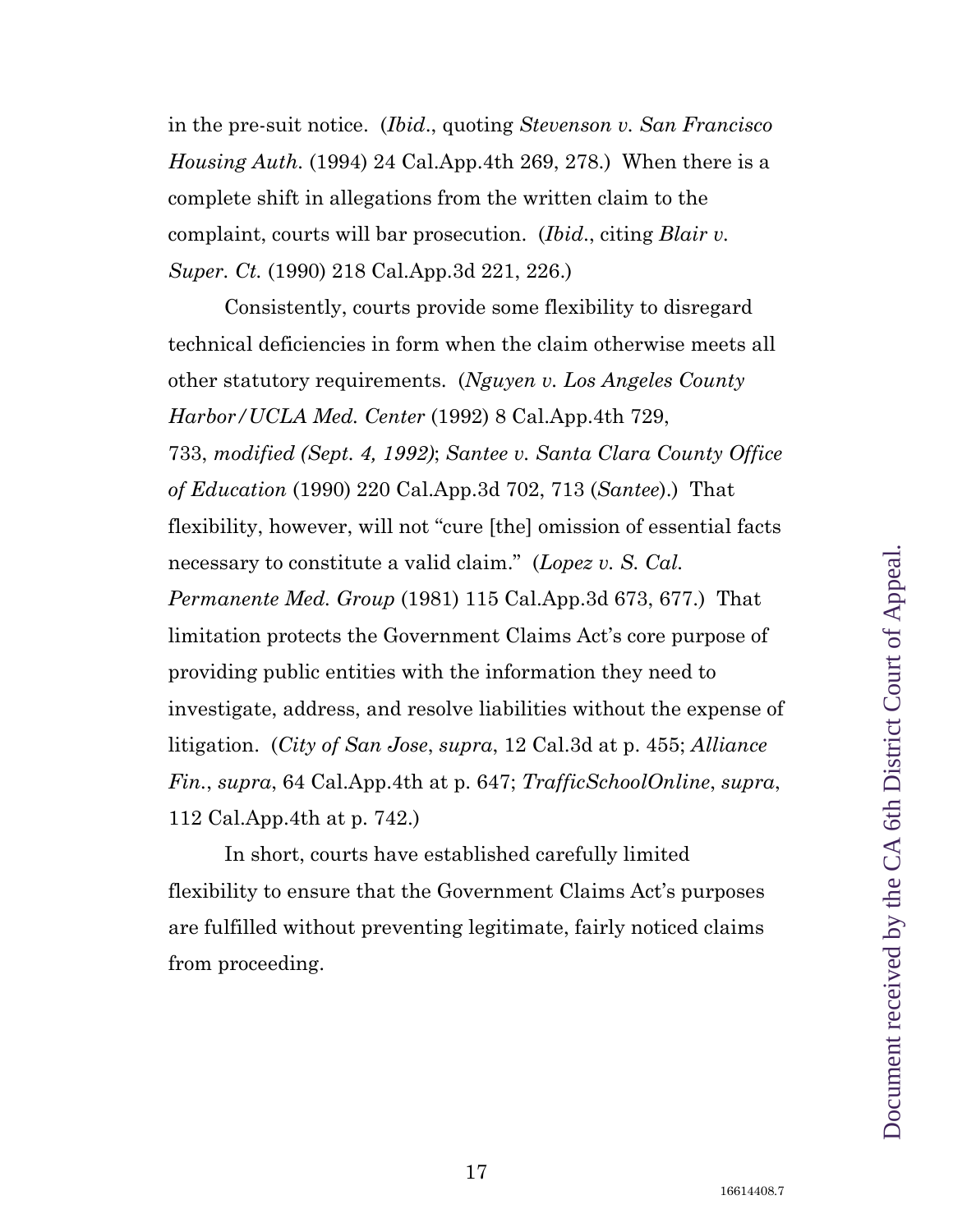<span id="page-17-0"></span>Here, the trial court ignored the careful balance that appellate courts have struck in applying the Government Claims Act and allowed the Platas to proceed to trial on a claim that was both legally and factually distinct from the sole claim presented in their pre-suit notice. This Court should reverse in order to preserve that standard.

The Platas submitted three pre-suit notices, each containing nearly identical factual descriptions. (1 AA 00107-08; 1 AA 00110-11; 3 AA 00686-87.) They asserted that the City overcharged the Platas for water services by transferring monies out of the Municipal Water Fund for an allegedly unrelated purpose. (1 AA 00107-08; 1 AA 00110-11; 3 AA 00686-87.) This, they claimed, violated the California Constitution's requirements that property-related fees not exceed the total cost of related services and that resulting revenues be used exclusively for such services. (1 AA 00107-08; 1 AA 00110-11; 3 AA 00686-87; citing Cal. Const. art. XIII X,  $\S$  6, subds. (b)(1), (b)(2).)

<span id="page-17-1"></span>The Platas then filed two complaints against the City. The first alleged the same facts as raised in the notices: The City had violated sections 6(b)(1) and 6(b)(2) of Article XIII D of the California Constitution by transferring monies from the Municipal Water System's Water Utility Fund to the City General Fund and City Hall Debt Service Fund. (1 AA 00048-67.) The Platas filed a second lawsuit, which the trial court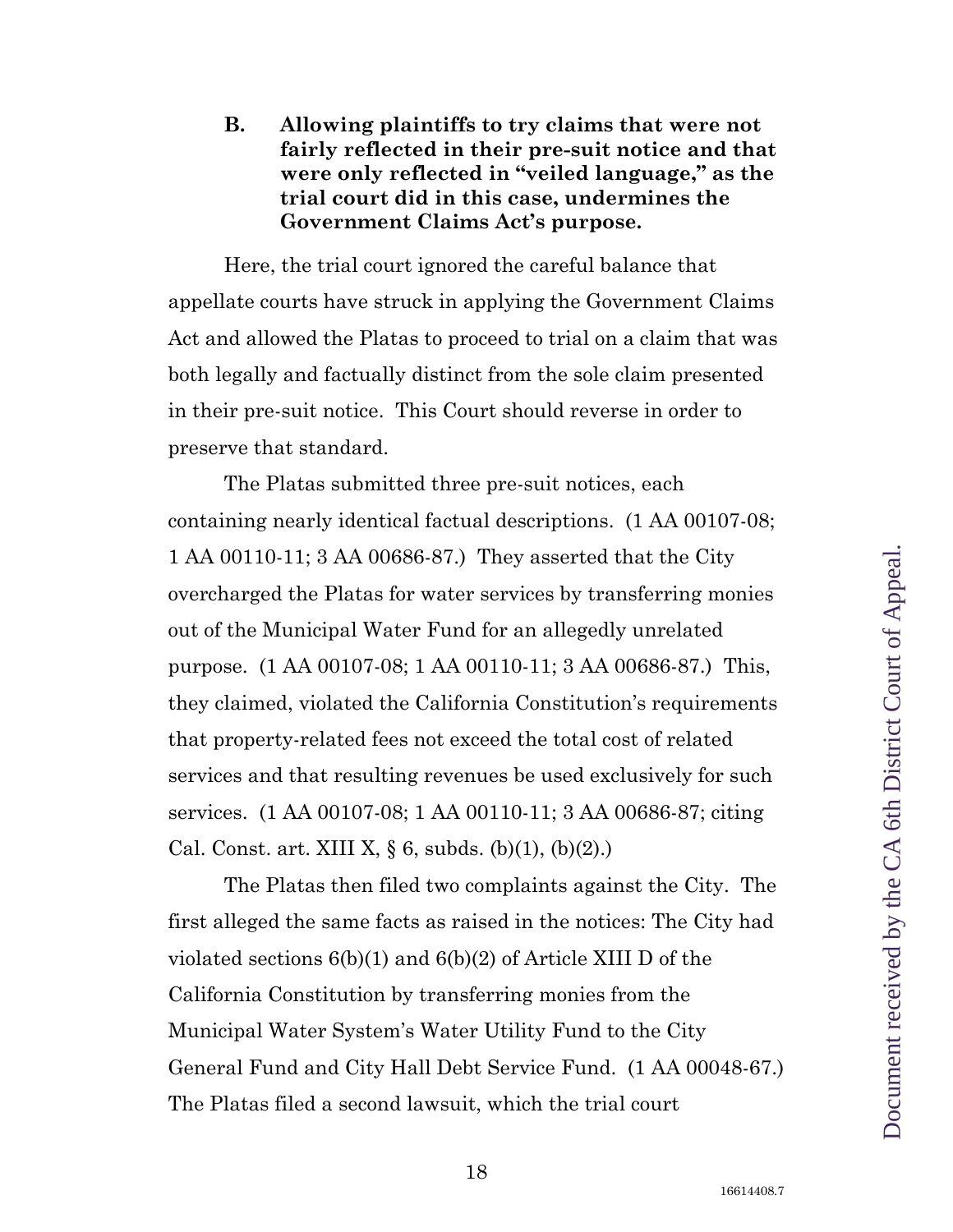consolidated with the first. Then, they amended the pleadings to allege similar violations: The City, they claim, had transferred and used Municipal Water Funds in violation sections 6(b)(1) and 6(b)(2) of article XIII D of the California Constitution. (1 AA 00091 [¶¶ 11-13].)

But when the parties submitted a Joint Pre-Trial Statement, the Platas asserted for the first time that the City's tiered rate program violated section 6(b)(3)'s requirement that property-related fees allocate service costs proportionally among property owners. (17 AA 04506 [¶9]; 16 AA 04335 [¶¶12-14]; 16 AA 04455 [¶3].) This constituted a fundamental change in their legal and factual theory. At all prior times, they had asserted that the City's water fees were excessive *in the aggregate*, generating revenue greater than the City's total cost to provide water service. (1 AA 00107-08; 1 AA 00110-11; 3 AA 00686-87; citing Cal. Const. art. XIII X,  $\S$  6, subds. (b)(1), (b)(2).) By contrast, they sought to prove at trial that the City's rate tiers caused individual property owners to pay *disproportional* share of those costs, causing them to subsidize other property owners' water service. (16 AA 04260, citing Cal. Const., art. XIII D, § 6, subd. (b)(3).)

The City had no pre-suit opportunity to consider the *proportionality* of its water rates; it was only alerted to compare its aggregate rate revenue with its total cost of maintaining water service and to consider whether it had properly accounted for those revenues. Nonetheless, the trial court found the Platas' pre-suit notice sufficient because it "implicate[d] water rates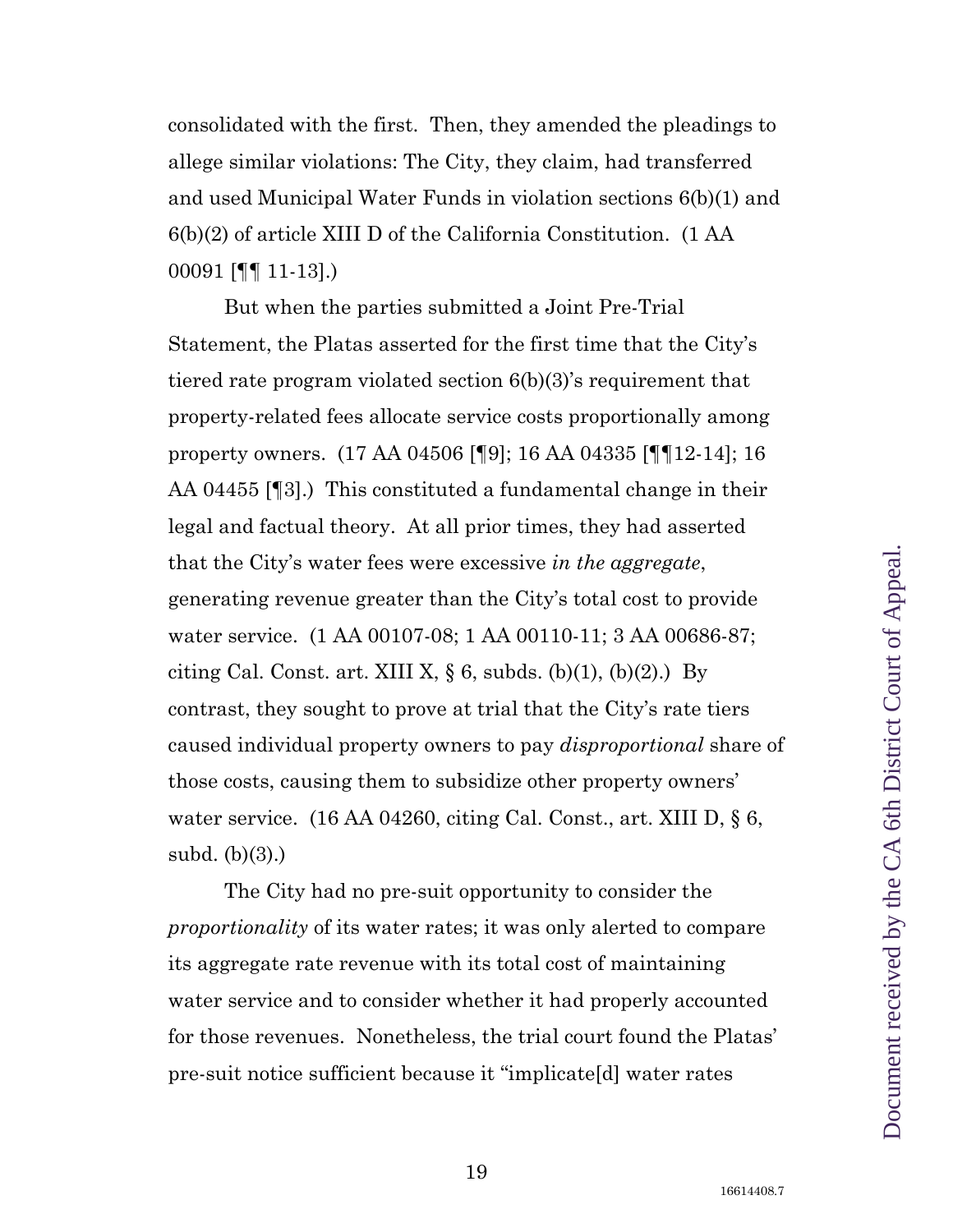which must necessarily include tiered water rates." (16 AA 04257.)

It erred. Allowing claimants like the Platas to prosecute facts and legal theories that bear little resemblance to those raised in a pre-suit notice prevents public entities from investigating and settling without litigation. This Court should reverse in order to ensure that future litigants do not flout the Government Claims Act's purposes in the way that the Platas have done here. (See *City of San Jose*, *supra*, 12 Cal.3d at p. 455; *TrafficSchoolOnline*, *supra*, 112 Cal.App.4th at p. 742.)

## <span id="page-19-3"></span><span id="page-19-2"></span><span id="page-19-0"></span>**II. Proposition 218 does not allow for resulting trust and refund remedies.**

Should this Court reach the merits of the Platas' tiered-rate claims, despite their failure to satisfy the Government Claims Act's requirement, CalCities asks that it not approve the remedies that the Platas seek. Proposition 218 contemplates mandate and declaratory relief over a fee or charge's validity. By contrast, the resulting trust and refund remedies sought by the Platas are unauthorized. Moreover, if allowed, these remedies could leave public agencies exposed to substantial financial liabilities they have no clear ability to fund.

#### <span id="page-19-1"></span>**A. Resulting trusts remedy the receipt of property or benefit by an unintended party, circumstances bearing no resemblance to the claims in a Proposition 218 rate challenge.**

The Platas argue that a resulting trust may remedy a Proposition 218 violation because, for every harm, there must be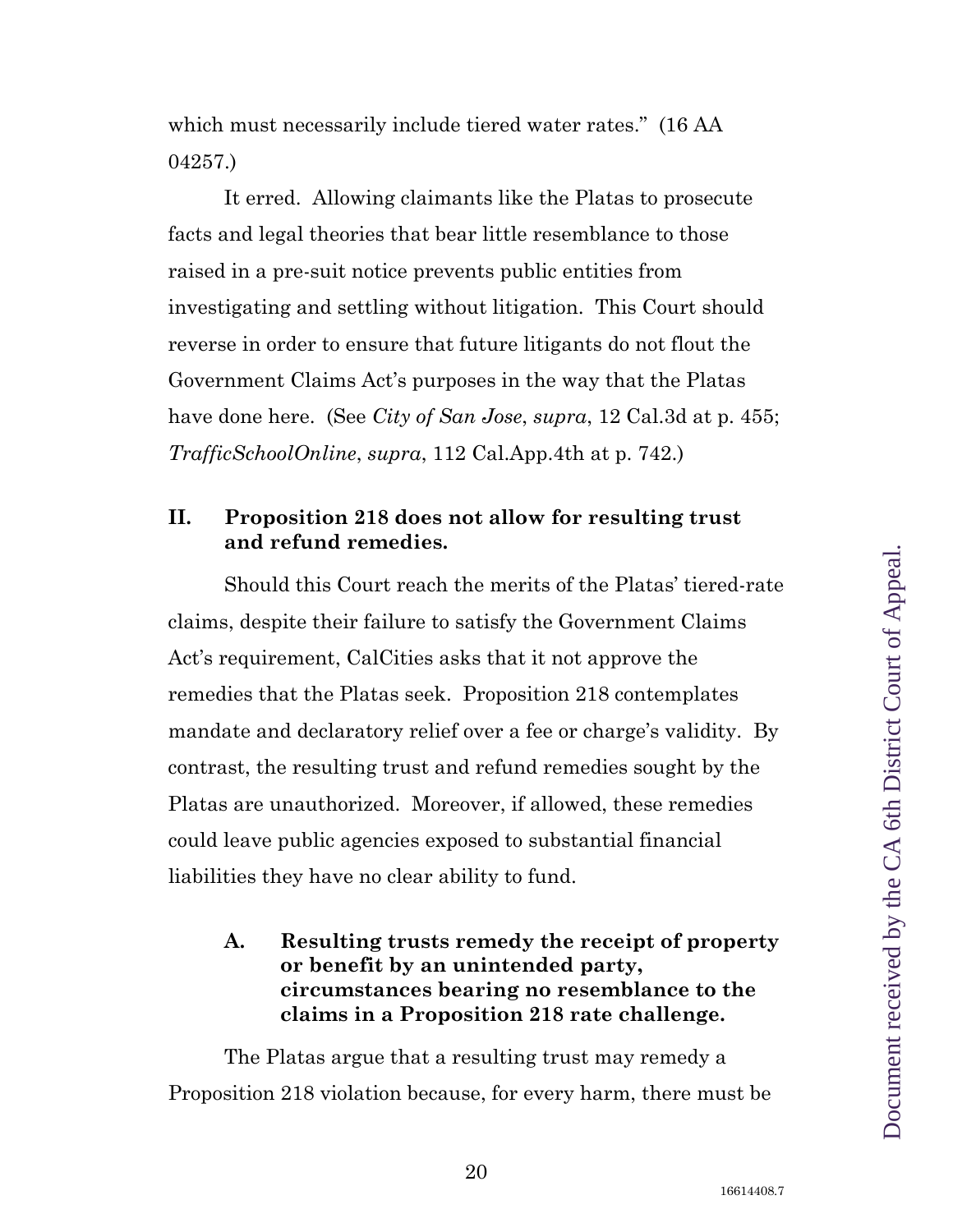a remedy. (AOB 39-40.) That maxim, however accurate, does not support the remedy they advocate.

<span id="page-20-0"></span>A resulting trust is an "intention-enforcing trust." (*Am. Motorists Ins. Co. v. Cowan* (1982) 127 Cal.App.3d 875, 884–885, quoting 7 Witkin, Summ. of Cal. Law (8th ed. 1974) Trusts, § 123, p. 5481.) This arises when a transferee receives property that the parties intended them to neither receive nor take a beneficial interest. (*Id.* at p. 884.) "In other words, the relationship between resulting trustee and beneficiary arises where one, in good faith, acquires title to property *belonging to another."*  (*Estate of Yool* (2007) 151 Cal.App.4th 867, 874, original italics (*Yool*).) On acquisition, a trust "results" by implication of law in which the person with title holds property for its owner's benefit until, eventually, conveying it to the intended beneficiary. (*Ibid*.)

<span id="page-20-5"></span><span id="page-20-4"></span><span id="page-20-1"></span>A resulting trust thus requires (1) an identifiable property and (2) a common intent. (*Stansfield v. Starkey* (1990) 220 Cal.App.3d 59, 76, citing *Dabney v. Philleo* (1951) 38 Cal.2d 60, 68.) The party seeking to establish a resulting trust must show, "clearly, convincingly and unambiguously, the precise amount or proportion of the consideration furnished by [them]." (*Lloyds Bank Cal. v. Wells Fargo Bank* (1986) 187 Cal.App.3d 1038, 1045 (*Lloyds Bank*), quoting *Laing v. Laubach* (1965) 233 Cal.App.2d 511, 517 (*Laing*).) Proof of these two elements overcomes the presumption of ownership arising from legal title. Without that proof, a court will not declare a resulting trust. (*Ibid*.)

<span id="page-20-2"></span>A typical scenario in which a resulting trust may arise is when a plaintiff purchases real property, but a defendant takes

<span id="page-20-3"></span>16614408.7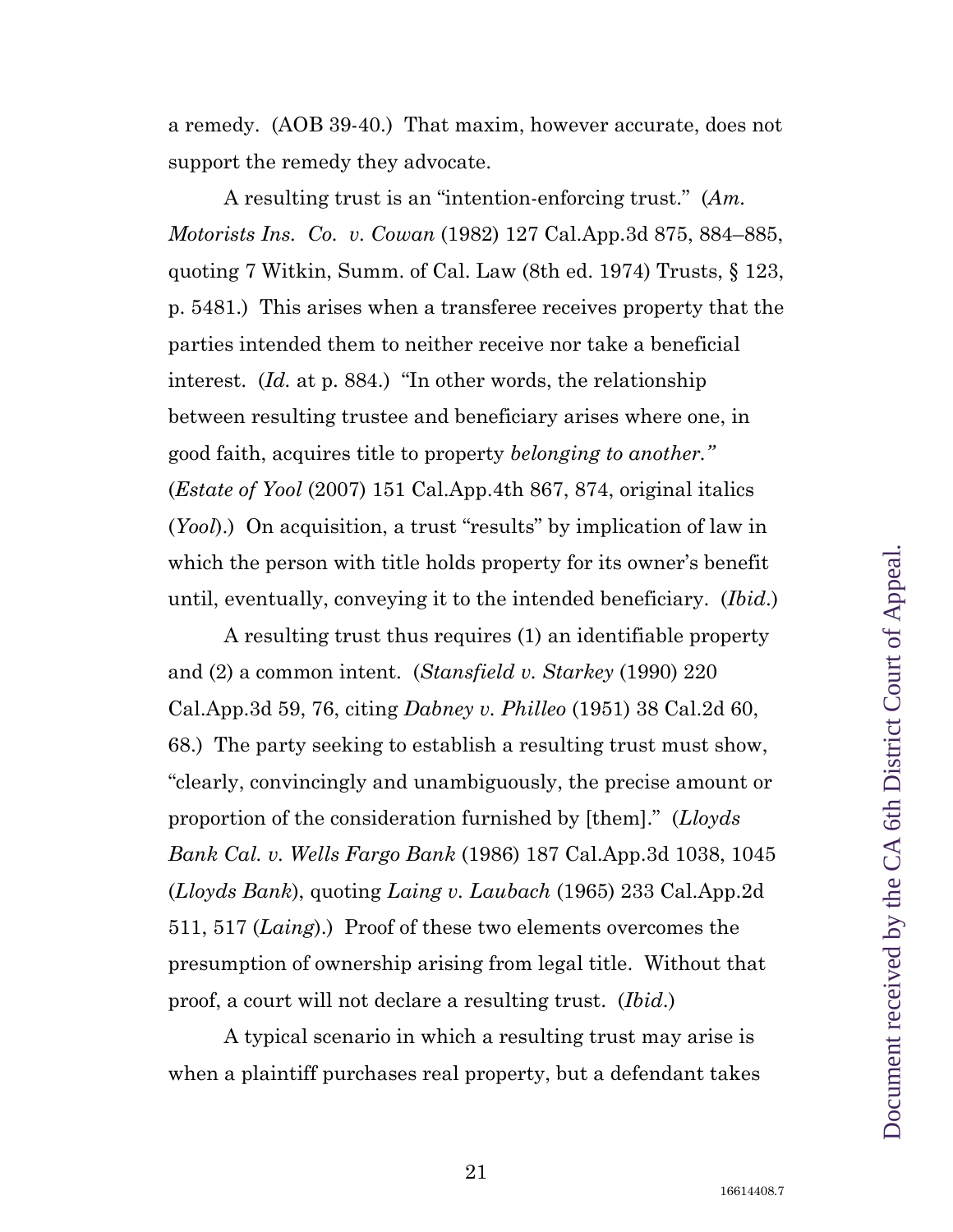<span id="page-21-3"></span><span id="page-21-2"></span>title in their own name. (*Martin v. Kehl* (1983) 145 Cal.App.3d 228, 239.) It may also arise when an estate's administrator holds title to real property intended for a beneficiary. (*Yool*, *supra*, 151 Cal.App.4th at pp. 875-876.) In these scenarios, a trustee received property intended for another and a resulting trust ensures that the property goes to the intended beneficiary.

These scenarios are divorced from a typical Proposition 218 action for two reasons. First, a violation of Proposition 218 does not involve whether the proper recipient received property. Instead, a violation arises from fees set in a manner inconsistent with constitutional limits or misuse of resulting revenues. Whether a beneficiary received property as the parties intended is not an issue that would arise in a typical Proposition 218 action. There is thus no issue over "common intent" that a resulting trust may enforce.

<span id="page-21-1"></span><span id="page-21-0"></span>Second, a resulting trust would struggle to cure a Proposition 218 violation because of inherent uncertainty in the damages. When a party intends to transfer real property to another, the party seeking a resulting trust often can show the precise amount of consideration furnished. How would a plaintiff raising a Proposition 218 challenge prove "clearly, convincingly and unambiguously, the precise amount or proportion of the consideration furnished by [them]"? (*Lloyds Bank*, *supra*, 187 Cal.App.3d at p. 1045, quoting *Laing*, *supra*, 233 Cal.App.2d at p. 517.) Proving the exact amount by which a levy violates Proposition 218 is abstruse and impossible. In no way could either a plaintiff or a public entity define the "precise amount" of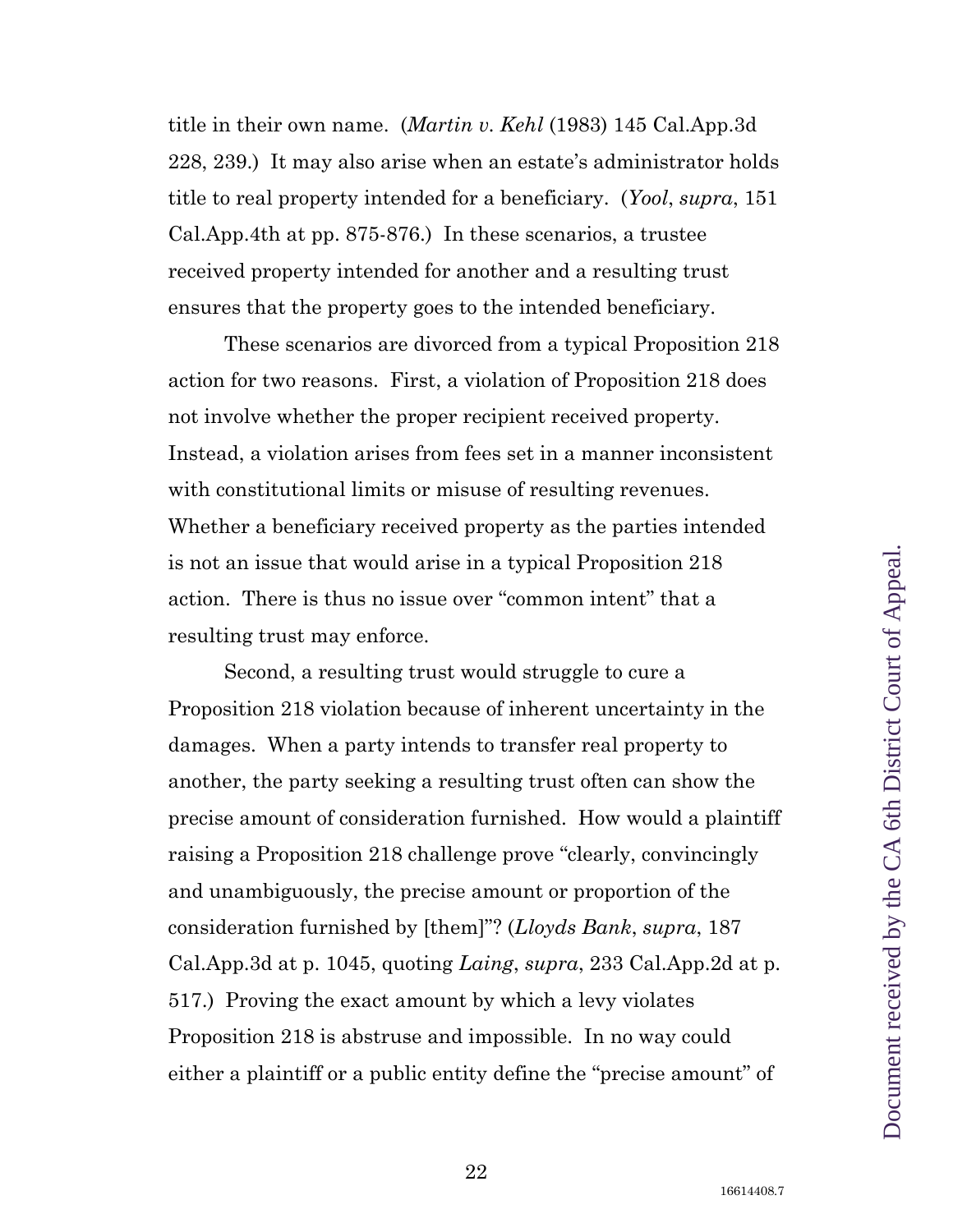<span id="page-22-2"></span>a Proposition 218 violation. And with no hope of proving exactness, a court could never declare a resulting trust. (*Ibid*.)

In these ways, claims under Proposition 218 are not congruous with the harms that resulting trusts may remedy. The trial court thus correctly held that "there are not any amounts of fees or charges for restitution or for deposit into a 'resulting trust.'" (16 AA 04259.) This Court should not reverse that holding.

#### <span id="page-22-0"></span>**B. Proposition 218 does not authorize a refund remedy for claims of disproportional allocations of costs.**

CalCities also encourages this Court not to authorize a refund for a violation of Proposition 218's proportional-cost requirement. The typical remedies for a Proposition 218 violation are, and should be prospective—either by a writ of mandate or declaratory or injunctive relief. Refunds, however, are retrospective and, because of the nature of rate setting, would inappropriately disrupt public finances and budgeting. That is why Proposition 218 does not authorize a refund remedy. It is also why no court of appeal appears ever to have held that a refund may be awarded for a Proposition 218 violation. Permitting plaintiffs like the Platas to pursue a refund remedy thus would stray far from existing law. This Court should not entertain that departure.

<span id="page-22-1"></span>Monetary damages, like refunds, are rarely available for constitutional violations. The California Supreme Court in *Katzberg v. Regents of University of California* devised a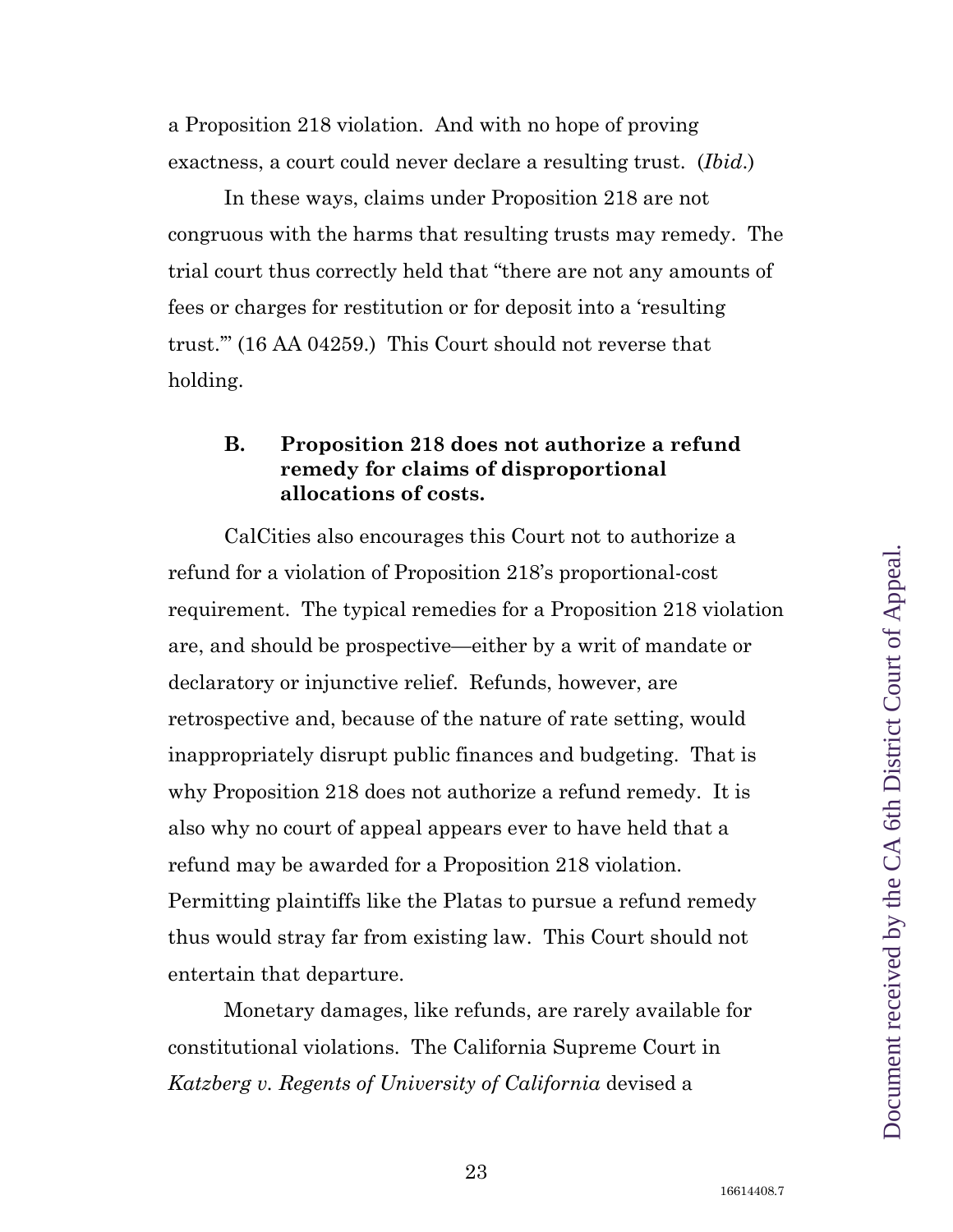framework to identify those rare circumstances in which they are available.[2](#page-23-0) At the first step under *Katzberg*, the party seeking damages must provide "evidence from which [the court can] find or infer, within the constitutional provision at issue, an affirmative intent" to permit or preclude damages as a remedy. (*Katzberg v. Regents of Univ. of Cal.* (2002) 29 Cal.4th 300, 317 (*Katzberg*).)

"Second, if no affirmative intent either to authorize or withhold a damages remedy is found," a court must consider the following "relevant factors": (a) "whether an adequate remedy exists," (b) "the extent to which a constitutional tort action would change established tort law," and (c) "the nature and significance of the constitutional provision." (*Katzberg*, *supra*, 29 Cal.4th at p. 317.)

And if these "relevant factors" weigh against recognizing a "constitutional tort," the inquiry ends; but, if not, the court must further consider "any special factors counseling hesitation in recognizing a damages action, including deference to legislative judgment, avoidance of adverse policy consequences, considerations of government fiscal policy, practical issues of proof, and the competence of courts to assess particular types of damages." (*Katzberg*, *supra*, 29 Cal.4th at p. 317.)

At each step in this inquiry, all evidence points to the same result: A refund is not an appropriate remedy for a violation of

l

<span id="page-23-0"></span><sup>2</sup> Even if a refund for a Proposition 218 violation is not best characterized as "damages," the multi-step *Katzberg* framework helps show the many practical problems for imposing a refund to remedy Proposition 218 violations.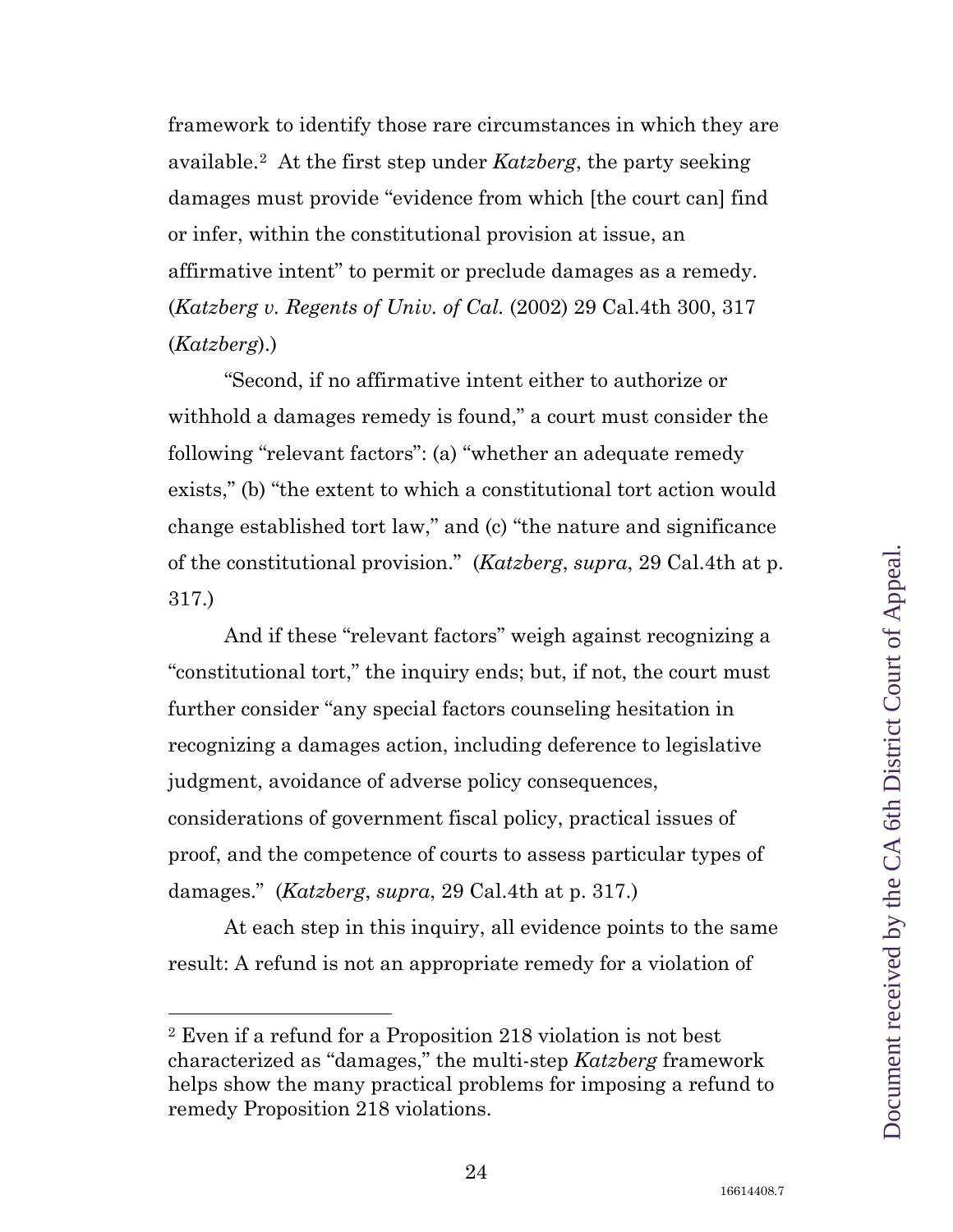Proposition 218 proportional cost requirement. Even if this Court considers the merits of the Platas' claims that the City's tiered rates violate Proposition 218, the remedy for those claims should not include a refund. Instead, it should be limited to a writ of mandate or declaratory relief.

#### **1. Proposition 218 contains no affirmative intent to authorize a refund remedy.**

<span id="page-24-0"></span>The *Katzberg* framework begins with the language of the constitutional provision. When a plaintiff seeks damages for a constitutional violation that is not otherwise based on common law or statute, courts must first inquire into whether the provision provides "an affirmative intent either to authorize or to withhold a damages action to remedy a violation." (*Katzberg*, *supra*, 29 Cal.4th at p. 317.) A court may consider "the language and history of the constitutional provision at issue, including whether it contains guidelines, mechanisms, or procedures implying a monetary remedy" when making this determination. (*Ibid*.)

<span id="page-24-1"></span>Nothing in Proposition 218 affirmatively permits a recovery of a refund. (See Cal. Const., art. XIII C, D.) While Proposition 218 refers to "legal actions," it mentions nothing of a refund or a damages remedy. Section 4, for example, addresses the burden of proof for "any legal action contesting the *validity* of any assessment." (Cal. Const., art. XIII D, § 4, subd. (f), emphasis added.) Similarly, section 6 addresses the burden of proof for "any legal action contesting the *validity* of a fee or charge." (Cal. Const., art. XIII D, § 6, subd. (b)(5), emphasis added.) Both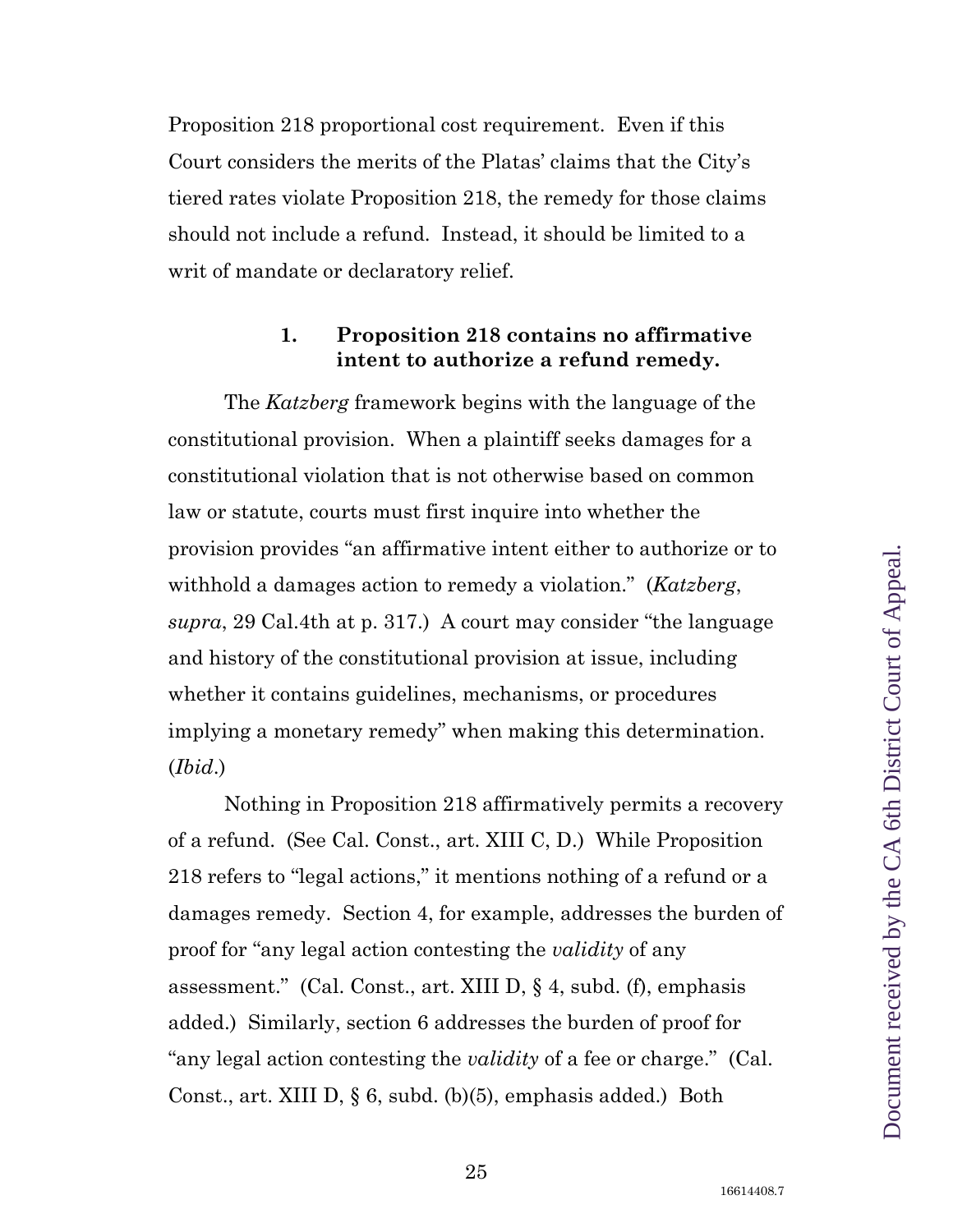<span id="page-25-2"></span><span id="page-25-1"></span>sections address *prospective* actions over a fee or charge's validity, suggesting an equitable and prospective evaluation. (See *City of Ontario v. Super. Ct.* (1970) 2 Cal.3d 335, 344 [describing validation actions are a form of declaratory relief]; cf. *David v. Fresno Unified School Dist.* (2020) \_\_ Cal.App.5th \_\_ [2020 WL 6882737] [holding action to test contract's validity was rendered moot once the contract was fully performed].) Neither provision implies a refund remedy. If anything, they imply that the remedy is limited to a prospective determination of validity.

<span id="page-25-0"></span>The history of Proposition 218 reinforces this implication. The Proposition 218 drafters went to great lengths to expand ratepayer rights by enhancing their power of consent. (*Bay Area Cellular Tel. Co. v. City of Union City* (2008) 162 Cal.App.4th 686, 693.) Yet the drafters expressed no intent that the law would allow a refund.

<span id="page-25-3"></span>The State prepared an official ballot pamphlet—which this Court may consult to determine the voters' understanding and intent—that evidences no intent to allow damages for a violation of the law. (See *Weisblat v. City of San Diego* (2009) 176 Cal.App.4th 1022, 1038-1039 (*Weisblat*) [quoting the Proposition 218 ballot pamphlet's statement of purpose]; 34 AA 08547-8548.) The voter materials reference neither refunds, money damages, nor any guideline, mechanism, or procedure that even implies a monetary remedy. (*Weisblat*, , at pp. 1038-1039; 34 AA 08547- 8548; see also *Katzberg*, *supra*, 29 Cal.4th at p. 321 ["The presence of such express or implied guidelines, mechanisms, or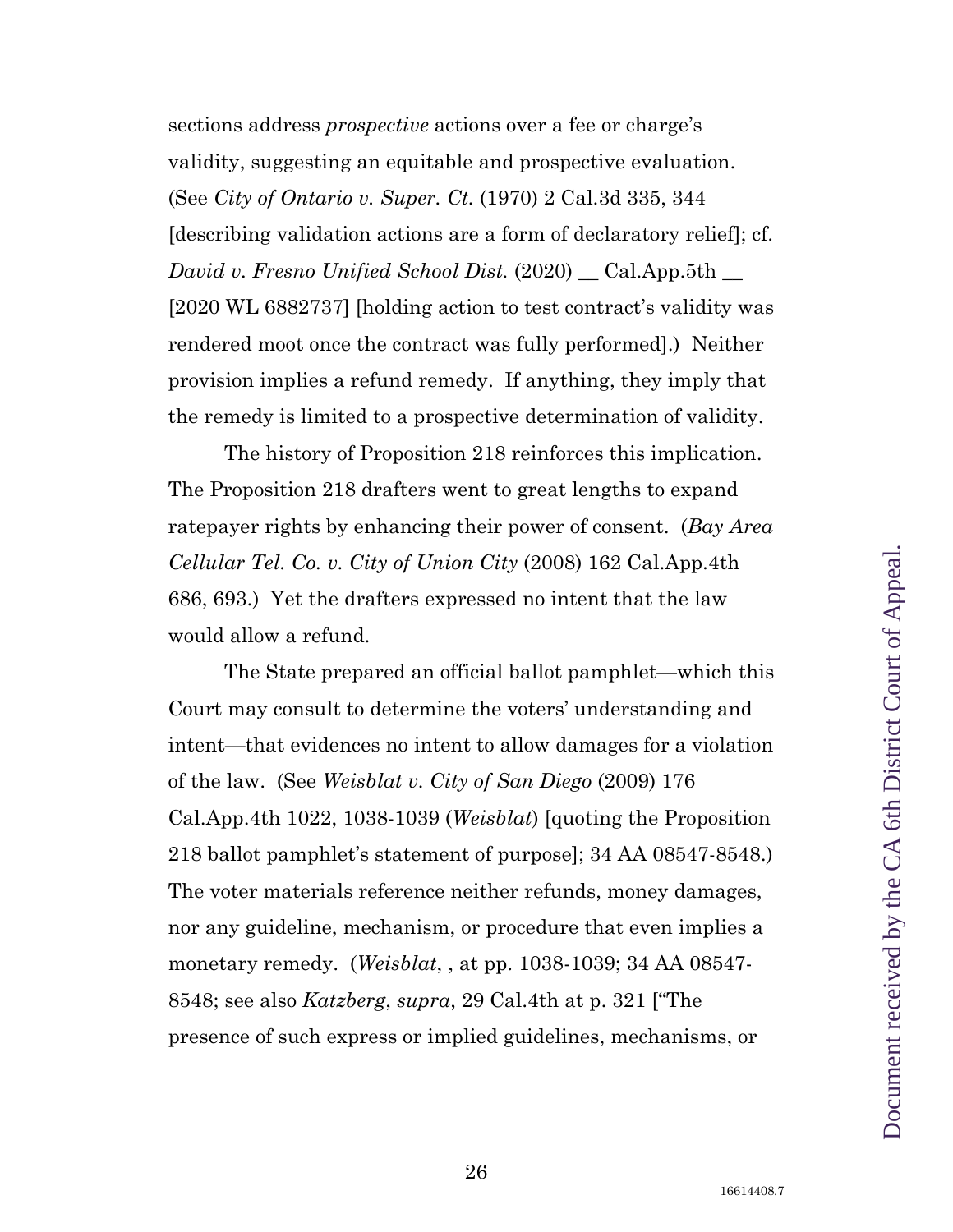procedures may support an inference that the provision was intended to afford such a remedy."].)

At most, the voter materials provide that a successful challenge under Proposition 218 would "result[ ] in reduced or repealed fees and assessments." (34 AA 08548.) Again, this imagines a forward-looking remedy over validity, which mandate and declaratory relief provide. A retroactive refund does not achieve that result. The text and history of Proposition 218 thus are silent on authorizing a refund remedy.

## <span id="page-26-0"></span>**2. The "Relevant Factors" under** *Katzberg*  **militate against recognizing a refund to remedy a Proposition 218 violation.**

Because nothing in Proposition 218 suggests an affirmative intent to authorize a damages remedy, the Court should next consider *Katzberg's* "relevant factors." These factors "are whether an adequate remedy exists, the extent to which a constitutional tort action would change established tort law, and the nature and significance of the constitutional provision." (*Katzberg*, *supra*, 29 Cal.4th at p. 317.) These factors each demand a determination that the remedies for a Proposition 218 violation do not include a refund.

## **a. Prospective declaratory and injunctive relief are available and appropriate remedies for Proposition 218 violations.**

The first "relevant factor" is whether an adequate remedy exists. So long as a "meaningful" remedy is available, the lack of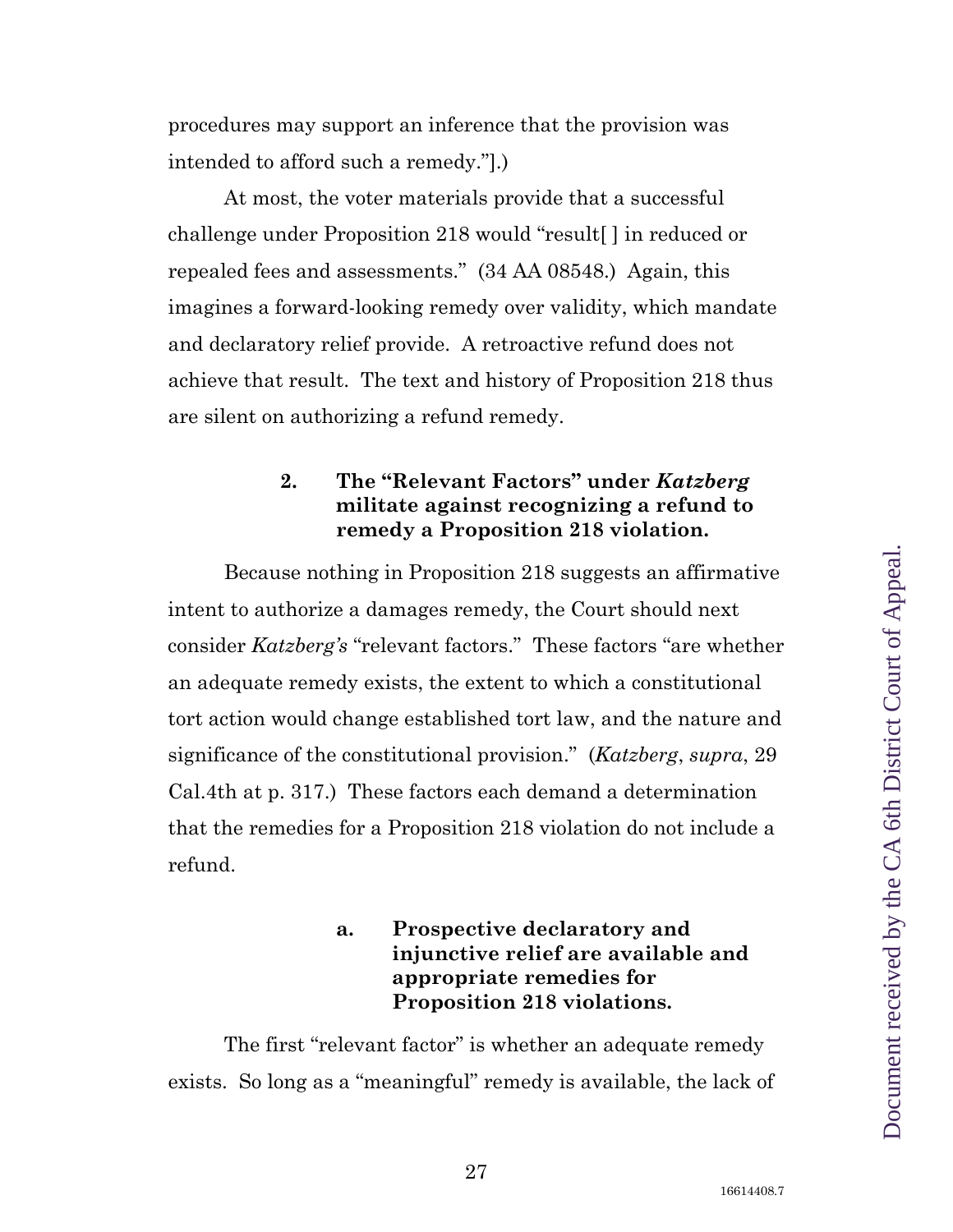<span id="page-27-1"></span>a "complete" alternative remedy will not support an action for damages. (*Katzberg*, *supra*, 29 Cal.4th at p. 309, citing *Bush v. Lucas* (1983) 462 U.S. 367, 386 (*Bush*).) Since parties challenging a fee or charge's validity under Proposition 218 may obtain declaratory and injunctive relief, adequate alternative remedies preclude a refund remedy.

<span id="page-27-3"></span>When a public entity's fee or charge violates Proposition 218, a court will invalidate it. (See Cal. Const., art. XIII D, §§ 4, subd. (f) [discussing actions contesting validity of a fee or charge], 6, subd. (b)(5) [same]; *Silicon Valley Taxpayers Assn., Inc. v. Santa Clara County Open Space Authority* (2008) 44 Cal.4th 431, 457–458 (*Silicon Valley*) [finding an assessment was invalid for not meeting Proposition 218's requirements].) The remedy that safeguards against a public entity from continuing to impose and collect an invalid levy must be prospective. On that basis, the available remedies for a violation are a writ of mandate as well as declaratory relief. (See *Howard Jarvis Taxpayers Assn. v. City of Fresno* (2005) 127 Cal.App.4th 914, 927.) And that is all.

<span id="page-27-2"></span>Because declaratory and injunctive relief are forward looking remedies, and because plaintiffs must pay a fee before challenging it under Proposition 218,[3](#page-27-5) the Platas may argue that prospective remedies do not redress the alleged past violations. (*Babb v. Super. Ct. of Sonoma County* (1971) 3 Cal.3d 841, 848.) But California law does not require a perfect remedy, only one

<span id="page-27-0"></span> $\overline{a}$ 

<span id="page-27-5"></span><span id="page-27-4"></span><sup>3</sup> See *Water Replenishment Dist. of So. Cal. v. City of Cerritos* (2013) 220 Cal.App.4th 1450, 1455, 1469-1470.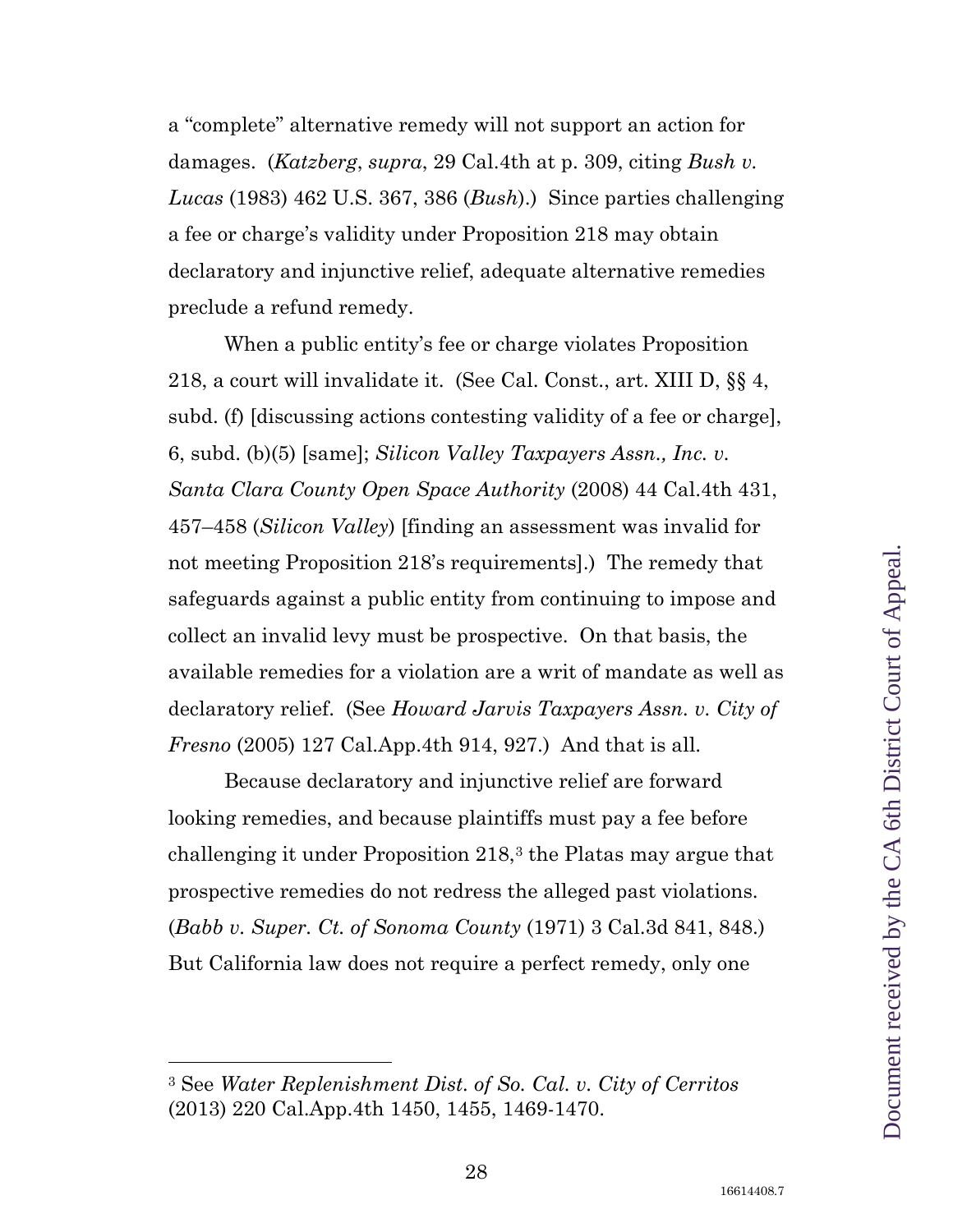<span id="page-28-0"></span>that is "meaningful." (*Katzberg*, *supra*, 29 Cal.4th at p. 309, citing *Bush*, 462 U.S. at p. 386.)

There is no question that prospective relief satisfies this standard. And a claim for mandate can be evaluated quickly through California's alternative writ procedures, allowing a diligent plaintiff to avoid significant payments of disputed fees. Indeed, plaintiffs should be encouraged to prosecute these claims swiftly not only for their own sake, but to allow public agencies accused of constitutional violations to adjust their planning and budgeting if needed and limit financial risks and disruption. There is neither any need nor any basis for expanding the reach of constitutional jurisprudence here by allowing a retroactive refund remedy.

#### **b. Imposing refunds to remedy Proposition 218 violations would remake established law that only allows prospective relief.**

The second "relevant factor" addresses whether awarding a damages remedy would change established law. Under established law, as discussed, courts prescribe prospective relief when it invalidates a levy under Proposition 218. And like the trial court and the parties, CalCities could not find any case in which a court awarded a refund or other monetary damages for a public entity's failure to comply with Proposition 218. So if this Court awards a refund for a Proposition 218 violation, it would set a new precedent that would cut against established law.

Indeed, when no constitutional or statutory provision authorizes a refund action, courts will bar a refund remedy. In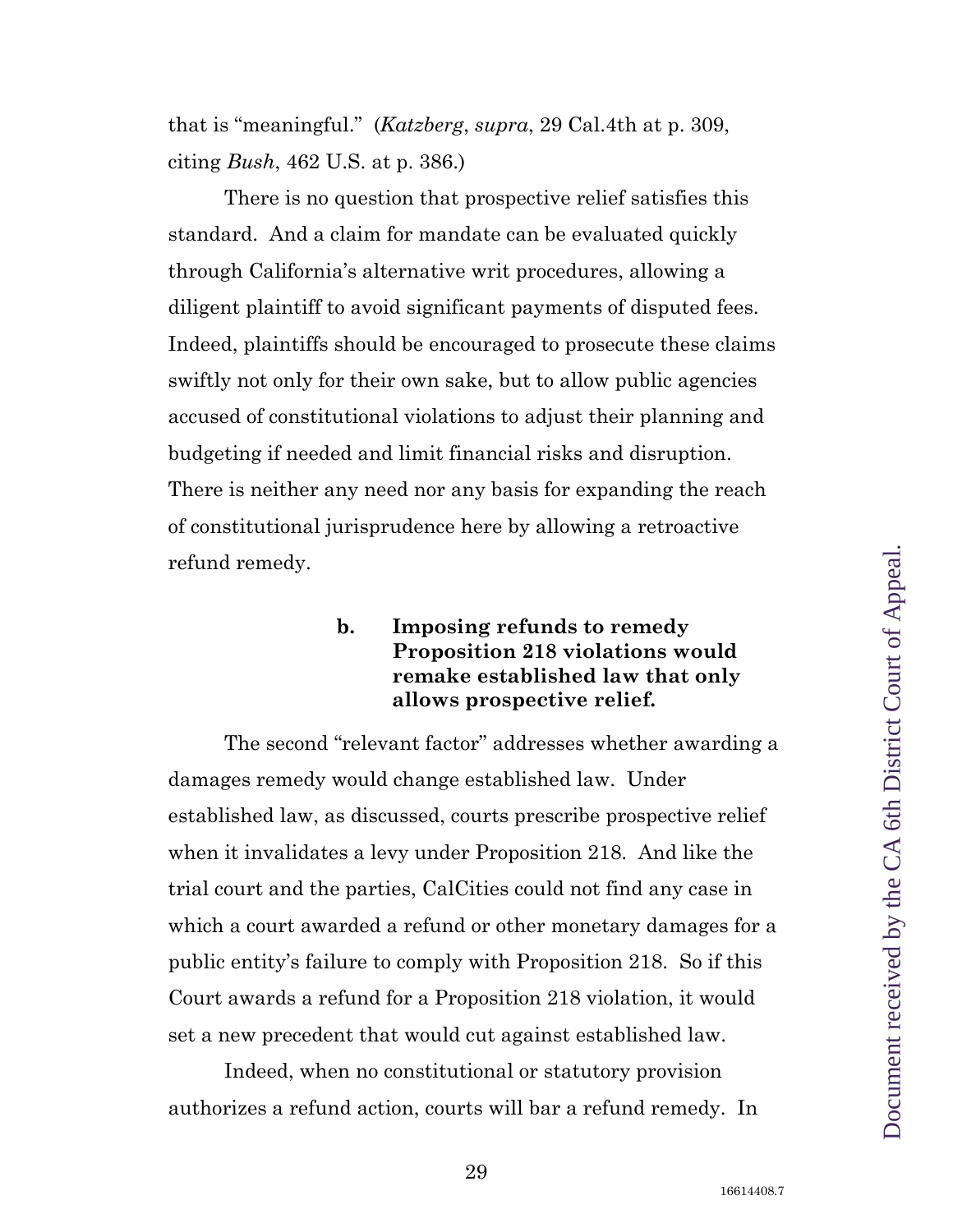<span id="page-29-1"></span><span id="page-29-0"></span>*Capistrano Beach Water Dist. v. Taj Development Corp.* (1999) 72 Cal.App.4th 524 (*Capistrano*), for example, a payer sued a water district for a refund of a sewer connection fee under the Mitigation Fee Act. The Mitigation Fee Act, however, expressly authorizes refund claims for the unexpended portions of the fees imposed on a "development project." (Gov. Code, § 66001.) The Fourth District found that a water district's sewer connection fees were not fees for a "development project," and the Mitigation Fee Act did not apply. (*Capistrano*, *supra*, at pp. 529–530.) Instead, a different section of the Government Code—section 66013 controlled the district's sewer connection fees. Unlike the Mitigation Fee Act, section 66013 did not authorize a refund for connection fees. (*Id.* at p. 528.) Without a statutory remedy for a refund of an excessive sewer connection fee, the court affirmed the judgment for the water district and barred a refund action over the sewer connection fees. (*Id.* at p. 530.)

<span id="page-29-2"></span>This guides the remedy analysis here. Both section 66013 and Proposition 218 restrict how a public entity may impose and use fees or charges. For instance, both limit the amount of a fee or charge vis-à-vis the cost for providing the related service. (Cal. Const. art. XIII D, § 6, subd. (b)(1) [a fee or charge must not exceed the funds needed to provide the service]; Gov. Code, § 66013, subd. (a) [a water or sewer connection fee or charge must not exceed the reasonable cost of providing the service].) And neither provides a remedy for a refund. Instead, the remedy under both is prospective relief only.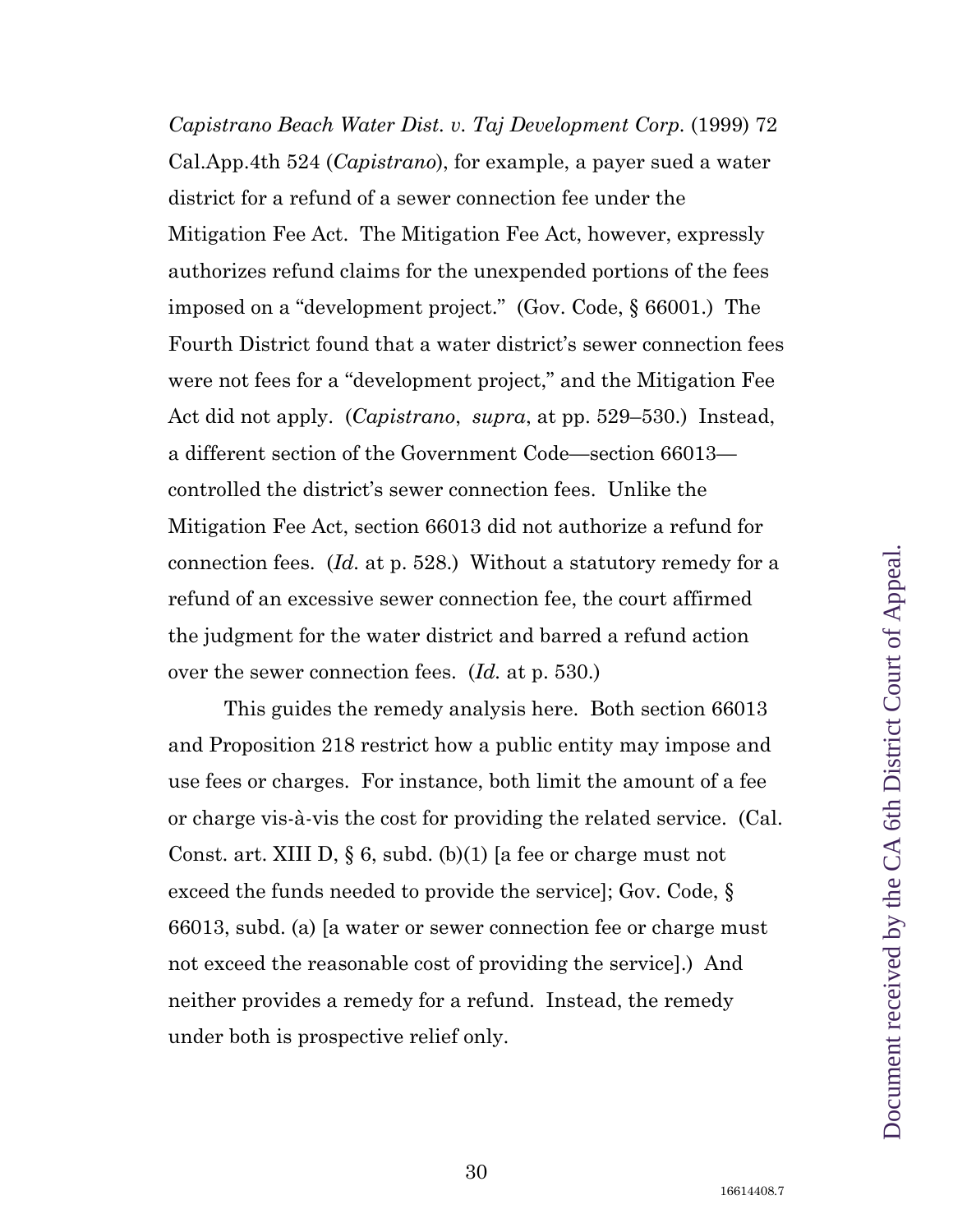Without either a constitutional or statutory authorization for a refund, the Fourth District's holding in *Capistrano Beach Water District* compels the same outcome here: There is no refund remedy for water service rates that may violate section 6 of article XIII D.

<span id="page-30-0"></span>The Platas may argue that *Ardon v. City of Los Angeles* (2011) 52 Cal.4th 241 recognizes the Government Claims Act as an independent basis for tax refunds. But *Ardon* merely recognized the availability of class actions for refunds of taxes paid in excess of local laws; it did not recognize a refund remedy for violations of the Constitution's proportionality requirements.

CalCities thus encourages this Court not to award a refund remedy here. Any other result would change established law on the unavailability of a refund remedy under Proposition 218, and thus be inconsistent with *Katzberg*.

#### <span id="page-30-2"></span><span id="page-30-1"></span>**c. Declaratory and injunctive relief is consistent with the nature and significance of Proposition 218.**

The third factor—nature and significance of the provision is not one in which courts provide much consideration. (*Katzberg*, *supra*, 29 Cal.4th at p. 328; *MHC Fin. Ltd. P'ship Two v. City of Santee* (2010) 182 Cal.App.4th 1169, 1187.) Though carrying little weight, still the factor leans toward precluding a refund. The nature of rights under Proposition 218 is to limit public entities' power to exact revenue. (*Silicon Valley*, *supra*, 44 Cal.4th at p. 448.) Though significant, that right can be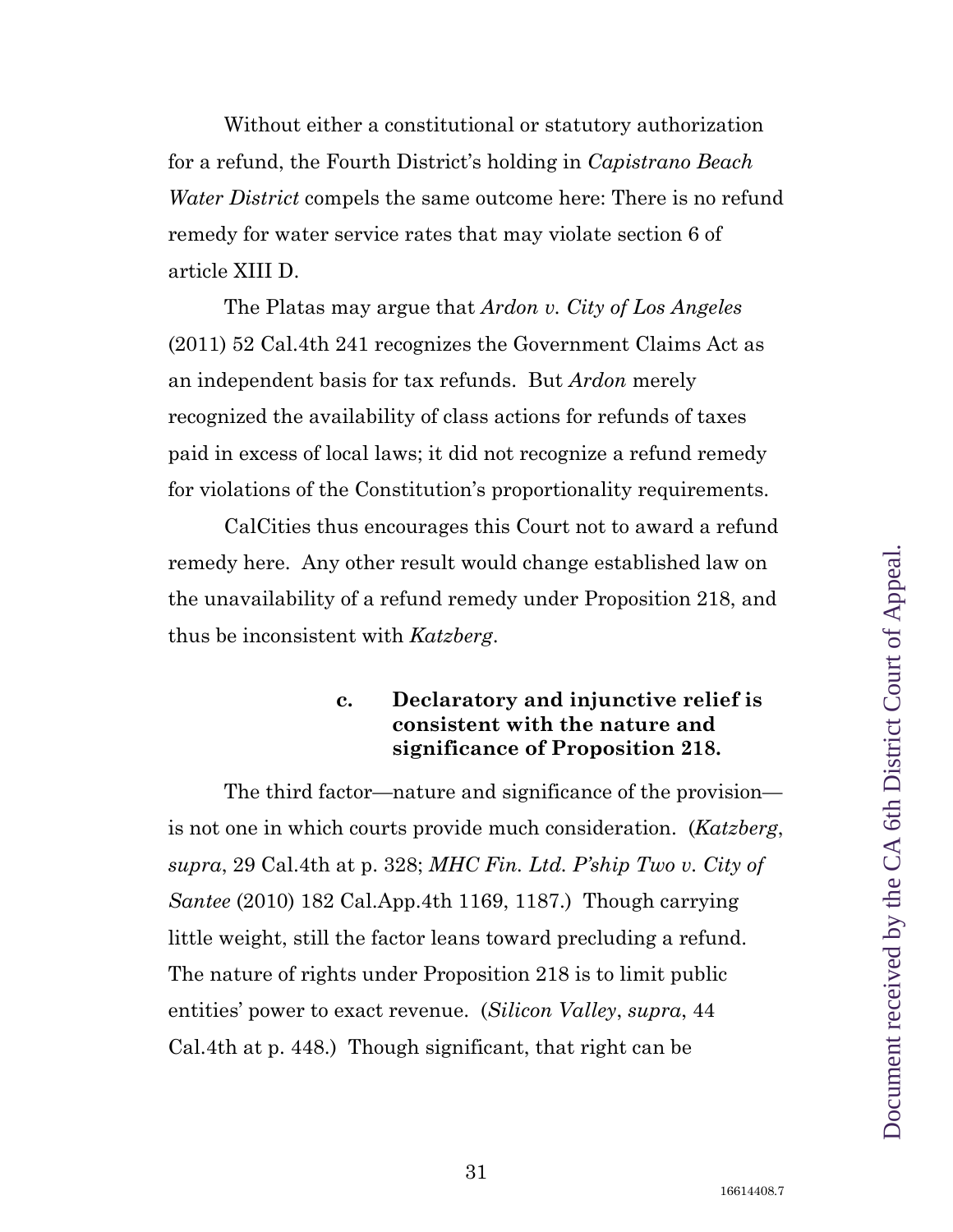<span id="page-31-0"></span>adequately protected by diligent plaintiffs seeking prospective relief, as discussed above.

> **3. The "Special Factors" under** *Katzberg* **also militate against recognizing a refund to remedy a Proposition 218 violation.**

Because the "relevant factors" militate against recognizing a refund remedy for Proposition 218 violations, the inquiry into whether Proposition 218 permits a refund ends. But even if the inquiry continues, the *Katzberg* "special factors" that courts consider next reinforce why there is no refund remedy under Proposition 218. Of the "special factors" that courts may consider,<sup>[4](#page-31-1)</sup> several militate against recognizing a refund remedy: (1) avoiding adverse policy consequences; (2) considerations of government fiscal policy; and (3) practical issues of proof and the competence of courts to assess particular types of damages.

## **a. A refund remedy would create the adverse policy consequence of penalizing public entities that did not benefit from the disproportionate amount charged.**

Serious practical implications would result if courts were to begin imposing refund remedies for Proposition 218 violations.

<span id="page-31-1"></span><sup>4</sup> The "special factors counseling hesitation in recognizing a damages action…[include] deference to legislative judgment, avoidance of adverse policy consequences, considerations of governmental fiscal policy, practical issues of proof, and competence of courts to assess particular types of damages." (*Katzberg*, *supra*, 29 Cal.4th at p. 329, internal citations omitted.)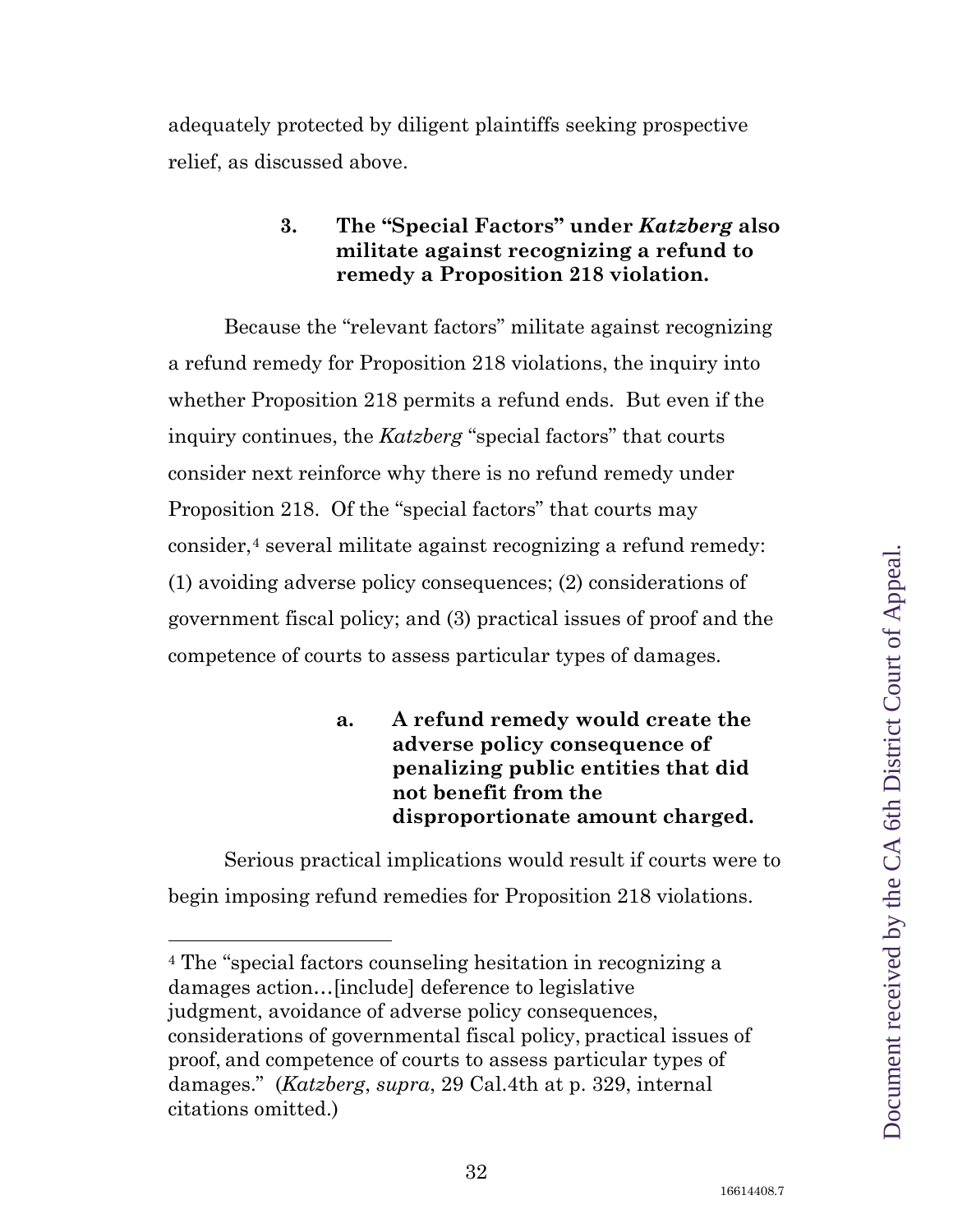<span id="page-32-1"></span><span id="page-32-0"></span>For one thing, a refund remedy would unlawfully penalize public entities. (See Gov. Code, § 818 [prohibiting punitive or exemplary damages against public entities].) The general rule is that public entities are not liable for punitive or exemplary damages because the cost of penalizing them "would fall upon the innocent taxpayers." (*State Dept. of Corr. v. Workmen's Comp. App. Bd.* (1971) 5 Cal.3d 885, 888, quoting Recommendations Relating to Sovereign Immunity, No. 1-Tort Liability of Public Entities and Public Employees, 4 Cal. Law Revision Com. Rep. (Jan. 1963) p. 817.) A refund remedy would do just that: it would impose financial obligations on public entities that punish the innocent taxpayers. The Government Code forbids adverse policy consequences of this kind.

The Platas' allegations against the City show the penal nature of a refund. The Platas claim "the City imposed tiered water rates on customers without performing a proportionality analysis." (AOB 36.) As a result, they also allege, the City failed "to calibrate the tiers to offset the impact caused by highervolume consumers." (AOB 37.) Since the City did not calibrate the tiers, the Platas claim, the City imposed disproportionate rate amounts on the ratepayers, in violation of Proposition 218. (See Cal. Const., art. XIII D, subd. (b)(4).) To cure this alleged violation, "ratepayers should have received a refund of amounts paid at rates exceeding the Tier One rate." (AOB 40.)

Refunds to ratepayers, however, will not return the parties to the status quo ante. While Proposition 218 restricts how public entities may impose and use fees and charges, a violation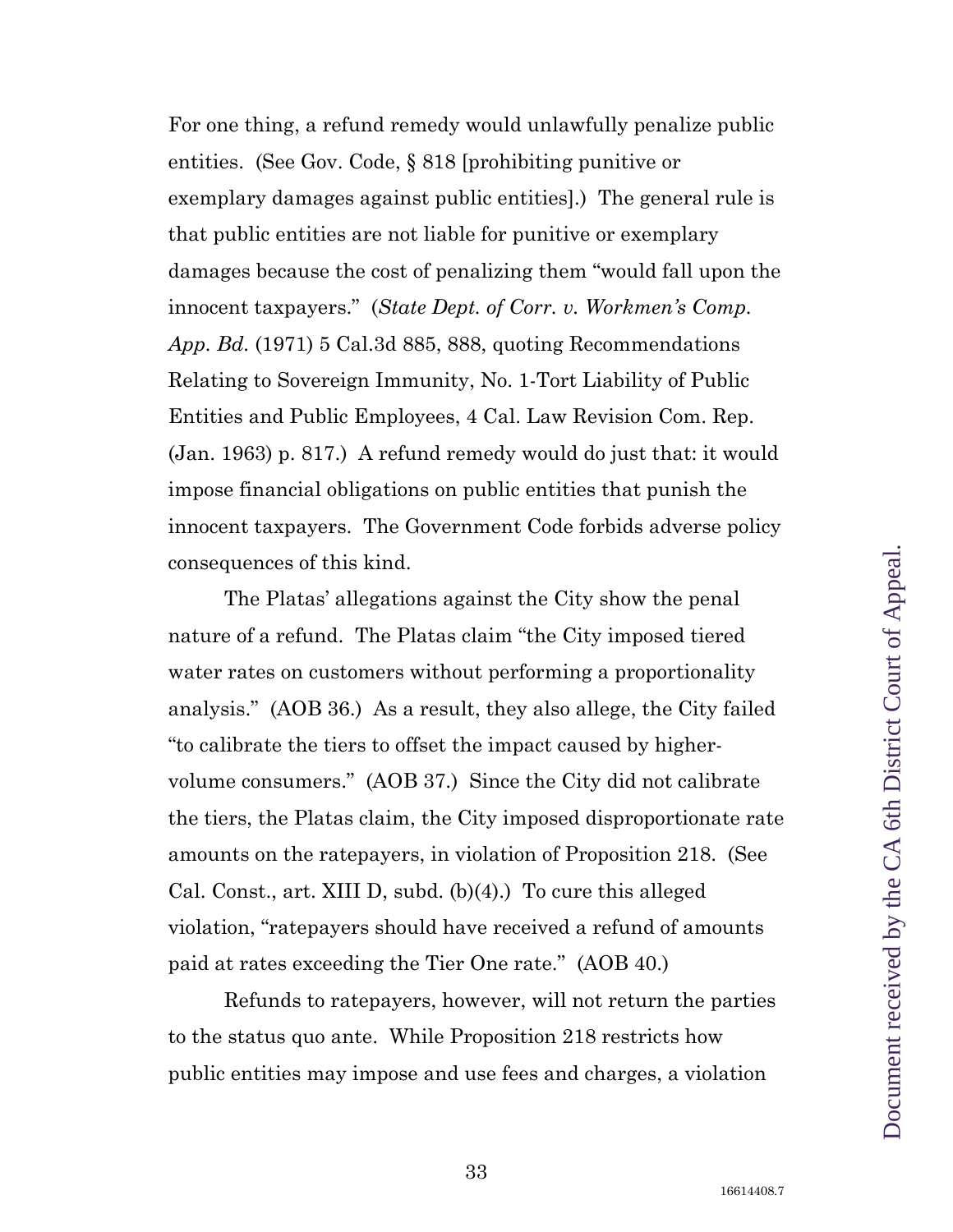does not create a windfall for the public entities. It is true that a misalignment in the proportional amount charged means that some ratepayers paid more than what Proposition 218 permits. But the misalignment also means that some ratepayers underpaid. After a public entity corrects a rate misalignment, it does not lead to any less—or any more—revenue received; it is just paid in different proportions by ratepayers.

The incidental beneficiaries of misalignments thus are not public entities, but the ratepayers who underpaid. Yet claimants like the Platas do not pursue refunds from those who underpaid; nor does it seem likely that they could. Instead, they pursue them from the public entity. Since the public entity receives no surplus revenue from violating Proposition 218's proportionate cost requirement, it must resort to paying that refund from its general-fund revenues (if any). This means, for those agencies that *have* discretionary sources of revenue, fewer funds for general services, like fire, police, and other social services.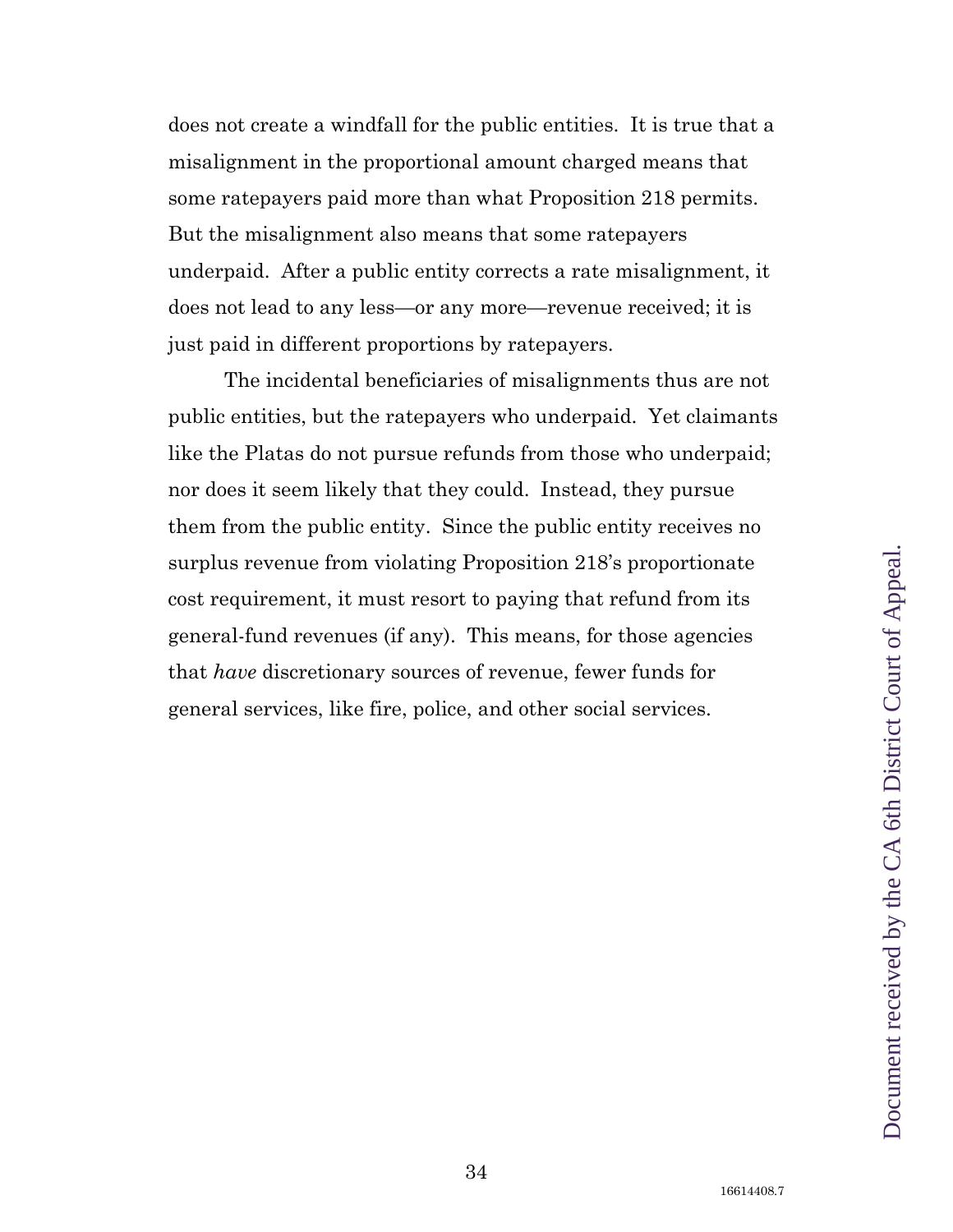## **b. Public entities whose main source of revenue is from the fees and charges lack the financial resources to absorb the cost of refunding past violations of Proposition 218.**

Another practical consequence of imposing refunds for Proposition 218 violations is the impact it would have on governmental fiscal policy. As mentioned, a public entity that violates Proposition 218 does not receive a monetary windfall. When one payer overpays, another underpays. So if a court orders a public entity to issue a refund to those who overpaid, the entity cannot "return" the excess amount collected. Instead, it must pay the refund out of general funds, which causes a net negative for the public entity's budget. This is a substantial financial burden, particularly for entities with few if any revenue sources other than what they collect from fees and charges. Unable to absorb that financial burden, a Proposition 218 refund thus could lead to the inevitable dissolution of many local governments.

Take water agencies. Most of the revenue generated by water-related public agencies is from special districts. (See Public Policy Institute of California, *Paying for Water in California* (March 2014) Technical Appendix B, Table B3, p. 6 [finding that special districts generated \$8.375 billion in revenue, as compared to \$4.358 billion and \$1 billion by cities and counties, respectively].) The sole purpose of these special districts is to provide water-related service. And most of their revenue sources are from charges: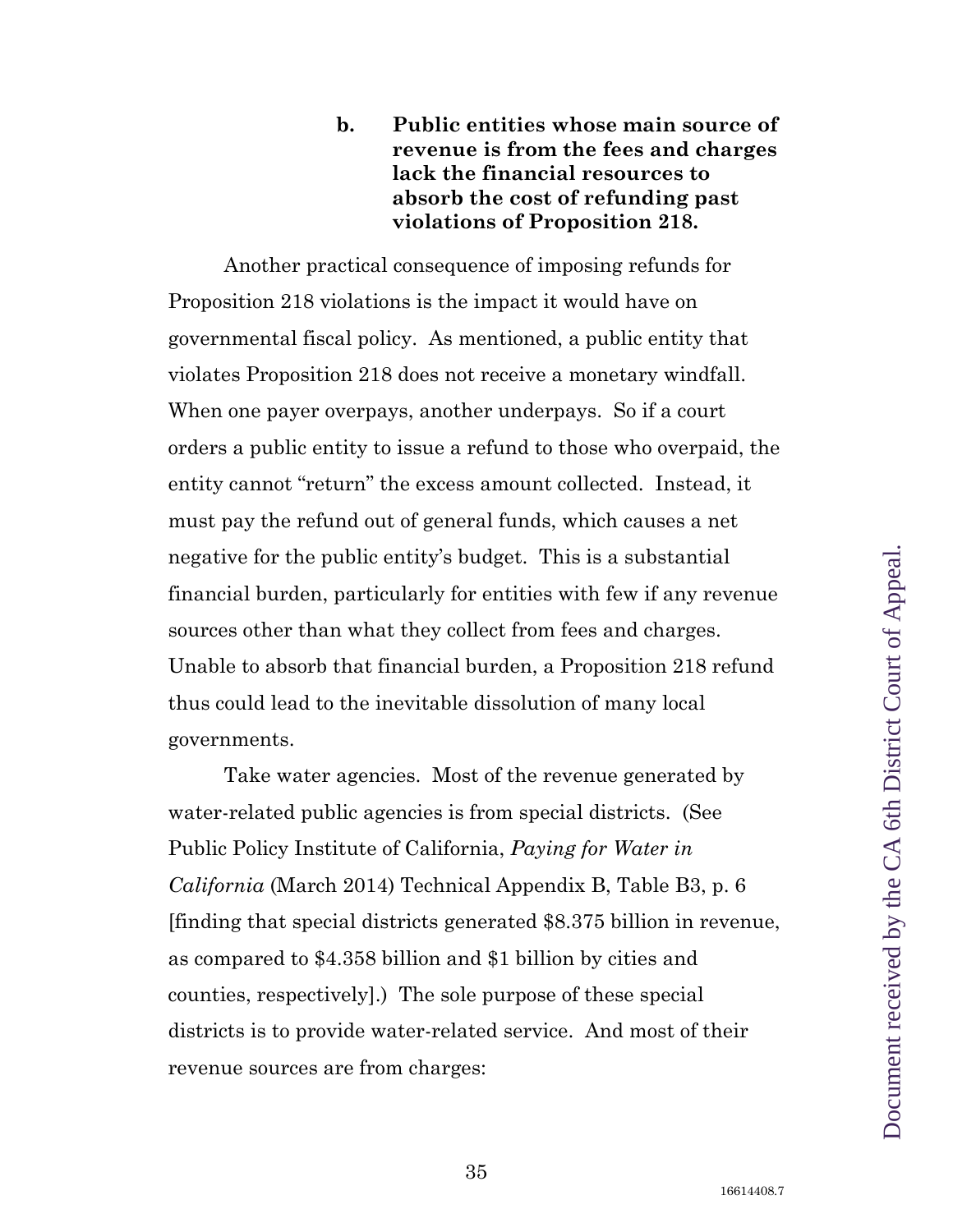| <b>Share of Revenue Sources</b><br><b>Revenue Sources for Local Water-Related Public Agencies</b> |                                             |                                        |                                                 |                                  |              |
|---------------------------------------------------------------------------------------------------|---------------------------------------------|----------------------------------------|-------------------------------------------------|----------------------------------|--------------|
|                                                                                                   | $(2008-11 \text{ Average})$                 |                                        |                                                 |                                  |              |
| Water<br>Supply                                                                                   | Sales &<br><b>Service</b><br>Charges<br>(%) | <b>Property</b><br><b>Taxes</b><br>(%) | <b>Assessments</b><br>& Special<br>Taxes $(\%)$ | $Gov^{\prime}t$<br>Grants<br>(%) | Other<br>(%) |
| County                                                                                            | 64                                          | n/a                                    | n/a                                             | $\theta$                         | 36           |
| City                                                                                              | 90                                          | n/a                                    | n/a                                             | $\mathbf 1$                      | 9            |
| Special<br>Districts                                                                              | 80                                          | 5                                      | 6                                               | $\overline{2}$                   | 8            |
| <b>Total</b>                                                                                      | 83                                          | 3                                      | 4                                               | $\overline{2}$                   | 8            |

(Public Policy Institute of California, *Paying for Water in California* (March 2014) Technical Appendix B, Table B3, p. 6.)[5](#page-35-0)

 $\overline{a}$ 

<span id="page-35-0"></span><sup>5</sup> The Technical Appendices for *Paying for Water in California* are found at

[<sup>&</sup>lt;https://www.ppic.org/content/pubs/other/314EHR\\_appendix.pdf>](https://www.ppic.org/content/pubs/other/314EHR_appendix.pdf) (as of Dec. 9, 2020), and the full report can be accessed at [<https://www.ppic.org/publication/paying-for-water-in](https://www.ppic.org/publication/paying-for-water-in-california/) $calio, 'ria/>(as of Dec. 9, 2020).$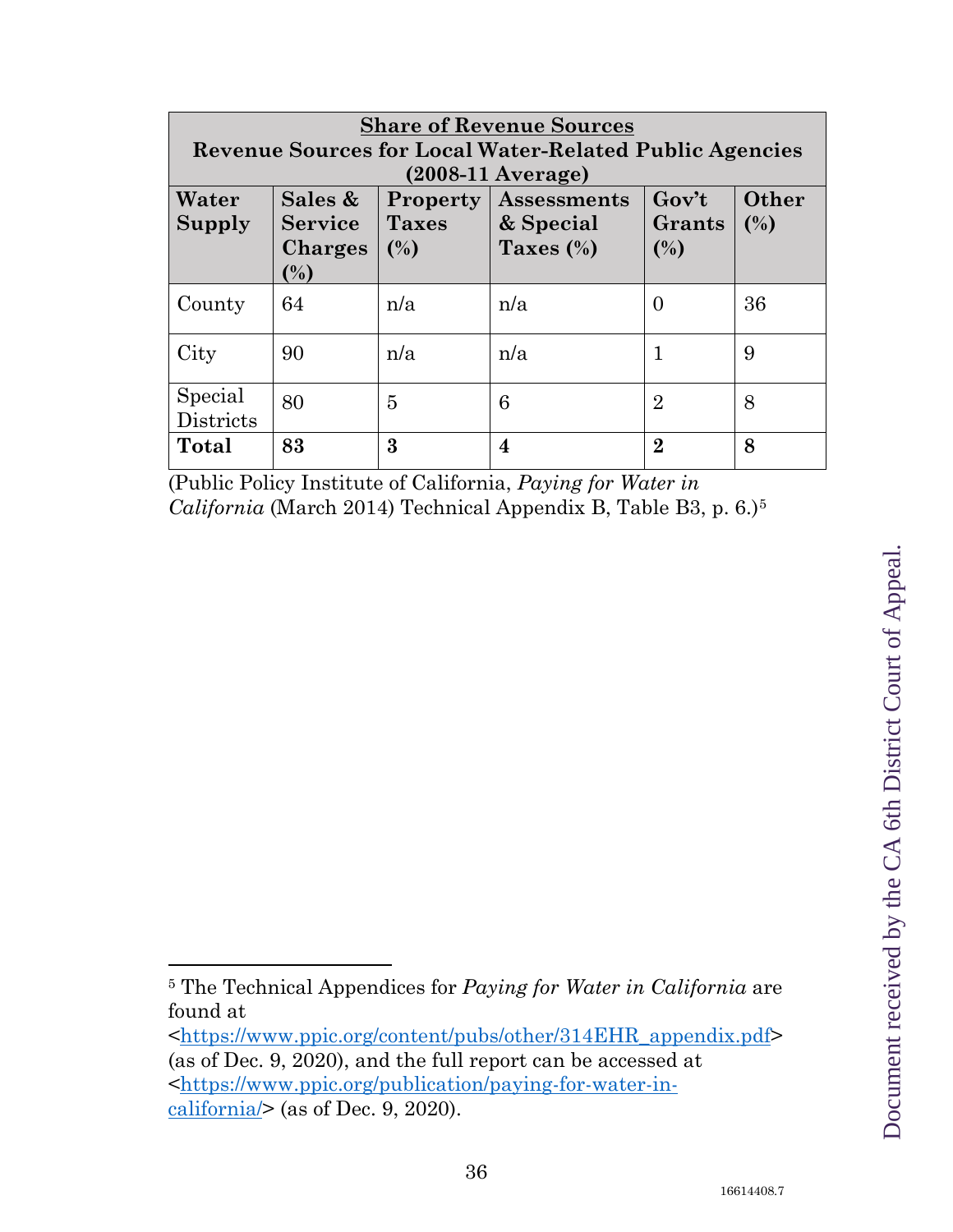<span id="page-36-0"></span>Proposition 218 limits these special districts' ability to impose and use these levies, requiring them to earmark these revenues for specific, intended uses. (See, e.g., Cal. Const., art. XIII C, § 1 [imposing burden on local government to show that they allocated a levy, charge, or other exaction to a payor in accordance with the benefits they received from the governmental activity]; *id.*, art. XIII D, § 6, subd. (b)(2) [requiring that local governments not use revenues from fees or charges for any purpose other than that for which they imposed them].)

In this way, smaller public entities with narrow purposes like water agencies and other special districts—differ from larger, general purpose public entities. Those larger entities may have general funds on which they may rely to cover unanticipated costs like refund damages resulting from a Proposition 218 lawsuit. While inequitable, the larger entities can absorb the cost.

Not so with smaller entities like special districts. Having calibrated their rates to ensure revenue roughly matches aggregate costs of service, such agencies have little to no additional money to subsidize the cost of a refund related to a successful proportionality challenge. And the agencies have no mechanism to recover the needed funds from those ratepayers who underpaid pursuant to the invalidated rate structure. Without a source of funding not already earmarked for specific costs, it is not clear how some agencies would pay for a court ordered refund, or whether they could.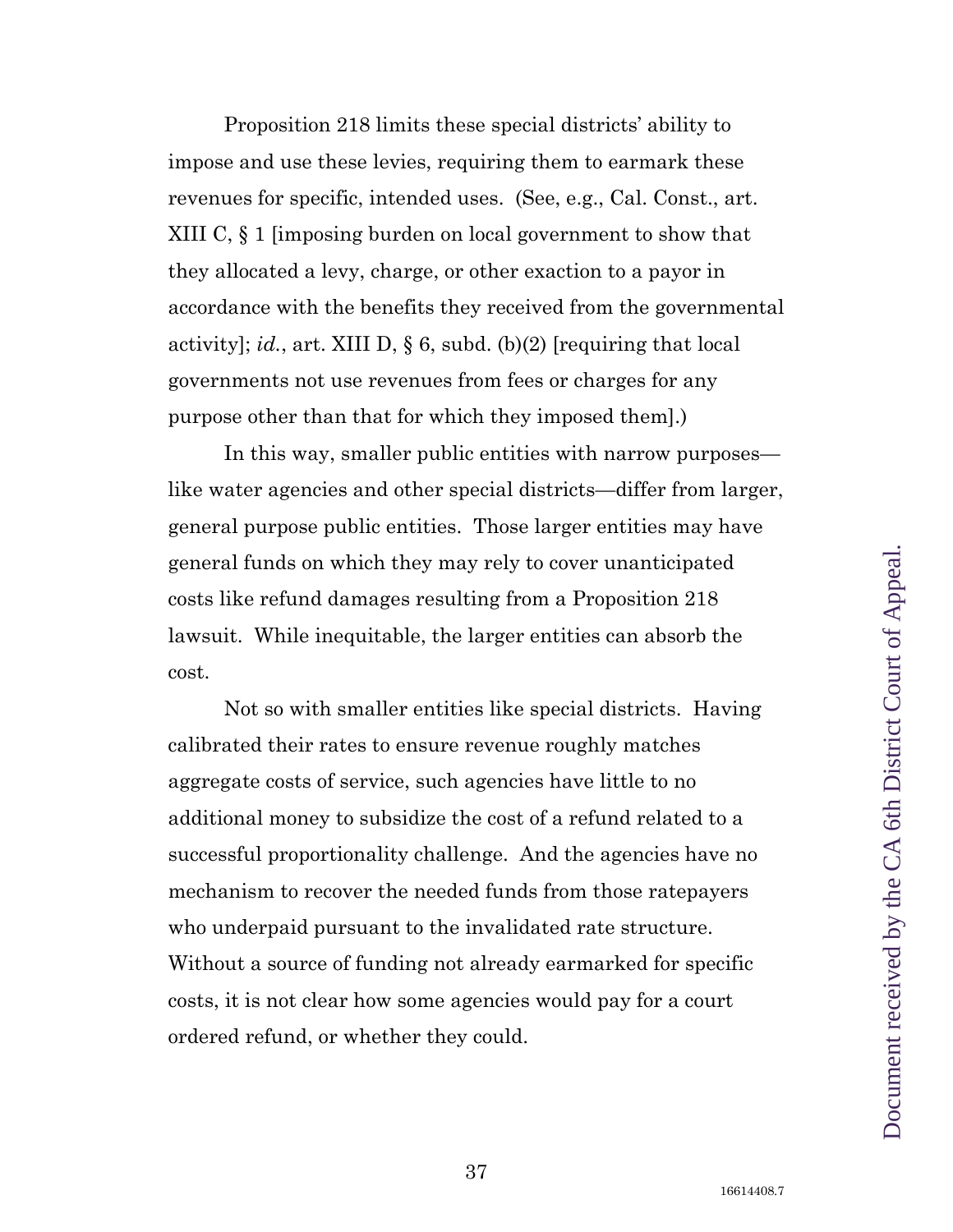Therefore, if courts begin imposing refunds to cure Proposition 218 violations, that remedy could threaten the dissolution of any local government faced with a claim that they violated Proposition 218. While Proposition 218 protects taxpayers, it is not a Sword of Damocles that imperils public entities' existence. This is an extreme result that Proposition 218 did not intend, and must be avoided. Again, the best solution is to encourage the swift and diligent prosecution of rate challenges by mandate.

## <span id="page-37-0"></span>**c. Determining the amount of a refund remedy requires an inquiry that would overwhelm the resources of courts and public agencies.**

<span id="page-37-1"></span>Another practical consequence of imposing a refund remedy is the trouble in proving its amount. No one disputes that the Constitution imposes on public entities the burden to prove compliance with its limitations on taxes, assessments, fees, and charges. (See Cal. Const., art. XIII C, § 1 ["The local government bears the burden…."]; *id*., art. XIII D, § 6, subd. (b)(5) ["…the burden shall be on the agency to demonstrate compliance with this article."].) But the burden to prove compliance is different from the burden to prove damages. The latter burden remains with the party claiming damages. And that party must prove their damages "with reasonable certainty." (See *Carpenter Found. v. Oakes* (1972) 26 Cal.App.3d 784, 799 ["It is elementary that a party claiming damage must prove that [they have] suffered damage and prove the elements thereof with reasonable certainty."].)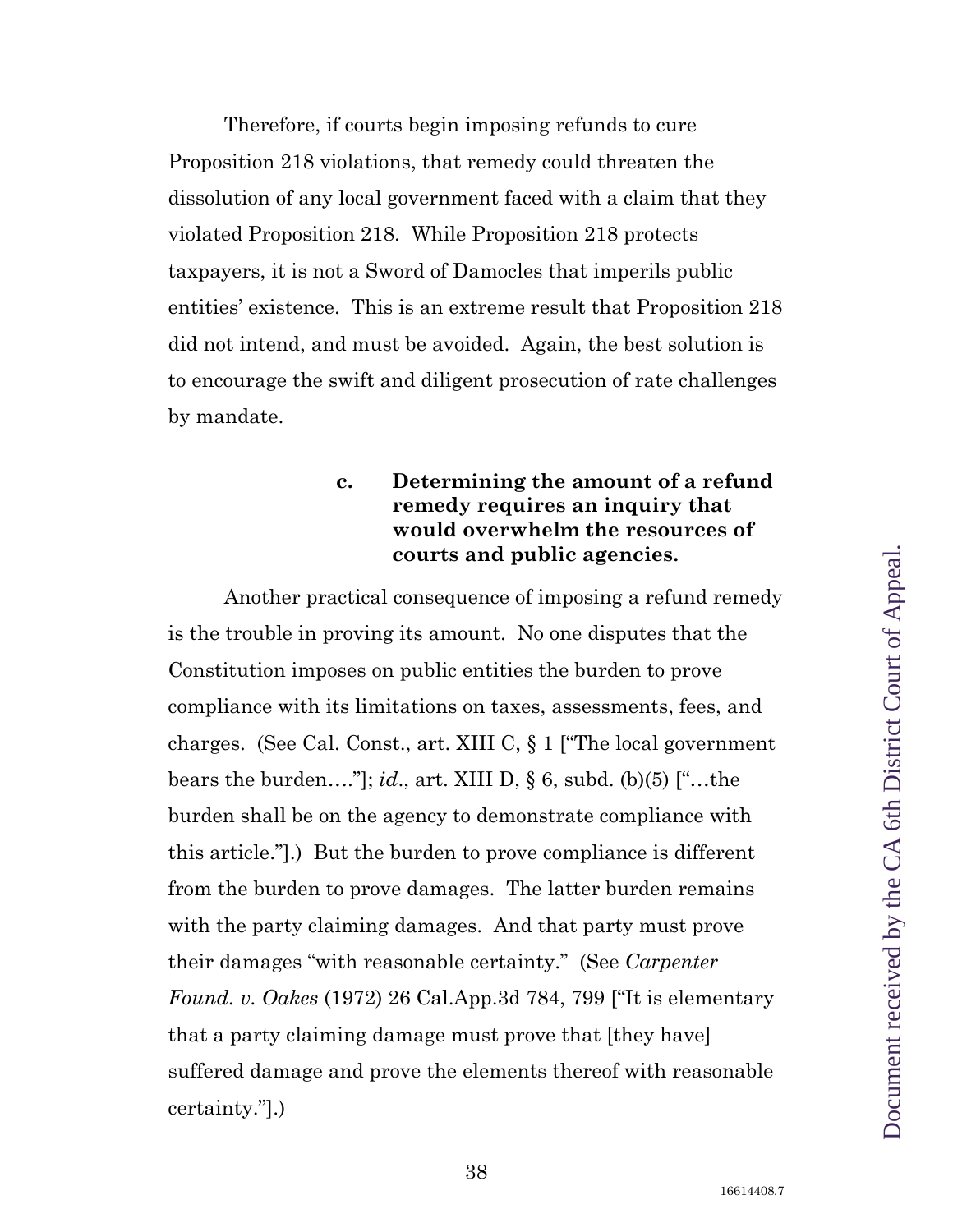A refund remedy for a Proposition 218 violation would be impractical because no plaintiff could prove with any "reasonable certainty" the amount of the refund required. A party seeking a refund must account for each customer's payment and compare that amount with the amount that should lawfully have been charged. (See *Macy's Dept. Stores, Inc. v. City and County of San Francisco* (2007) 143 Cal.App.4th 1444, 1447, 1450 (*Macy's*) [holding tax refund is limited to the difference between the amount paid the amount lawfully charged].)

<span id="page-38-2"></span><span id="page-38-1"></span>As the trial court correctly put it, "[i]dentifying 'winners' and 'losers,'…quickly becomes a morass." (16 AA 04260.) From month to month, one customer may use different amounts of water that may subject them to a different rate tier each month. (*Ibid*.) Public entities, with thousands of customers whom they often bill on a monthly or bi-monthly basis, would have millions of bills to review over a several year period. (*Ibid*.) Courts and parties must consider each bill, yielding an extensive analysis that the trial court described as a "monumental task (if possible at all)." (*Ibid*.) It is no wonder why the Platas provided no proof of harm to individual water customers. (16 AA 04261.) That proof "may be impossible" to provide. (16 AA 04260-04261.)

<span id="page-38-3"></span><span id="page-38-0"></span>Another practical issue in proving a refund remedy is that it forces a judicial usurpation of public entities' ratemaking authority. A court may compel a public entity to exercise discretion, but it may not issue a mandate that controls that discretion. (*San Luis Coastal Unified Sch. Dist. v. City of Morro Bay* (2000) 81 Cal.App.4th 1044, 1051 (*San Luis*), citing *Bayside*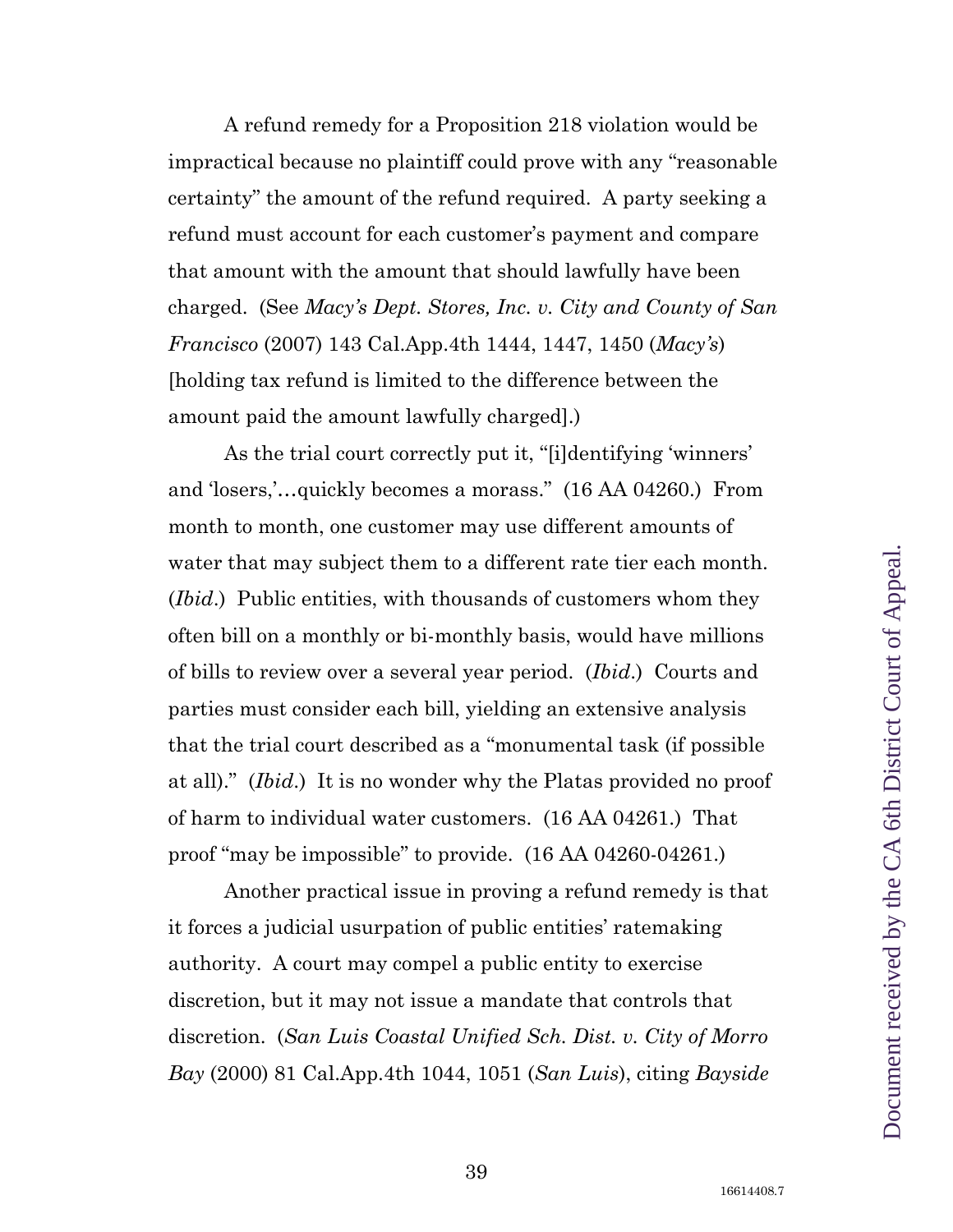#### *Auto & Truck Sales, Inc. v. Dept. of Transp*. (1993) 21

Cal.App.4th 561, 570 (*Bayside*).) "Mandate may not order the exercise of discretion in a particular manner unless discretion can be lawfully exercised only one way under the facts." (*San Luis*, at p. 1051, citing *Bayside*, at p. 570.) The Legislature and courts commit matters to an agency's discretion when it presents "a subject beyond the trial court's and [court of appeal's] common experience and knowledge." (*Moore v. City of Lemon Grove* (2015) 237 Cal.App.4th 363, 375, citing Evid. Code, § 801, subd. (a).)

<span id="page-39-5"></span><span id="page-39-3"></span><span id="page-39-1"></span><span id="page-39-0"></span>Cost allocation methodologies under Proposition 218 are one such area. Proposition 218 prescribes no particular method apportionment, but provides constitutional guardrails within which agencies must act "reasonably." (See *Howard Jarvis Taxpayers Assn. v. City of Roseville* (2002) 97 Cal.App.4th 637, 647-648; see also *Brydon v. East Bay Mun. Utility Dist.* (1994) 24 Cal.App.4th 178, 196 [holding public entity rate structure is a quasi-legislative action].) Apportionment thus does not involve precise calculations that find an "exact relationship" between the amount levied and the benefit received. (*White*, *supra*, 26 Cal.3d at p. 905.) Without a "one-size-fits-all" method, agencies—not courts—must exercise discretion to develop an appropriate methodology.

<span id="page-39-4"></span><span id="page-39-2"></span>Nevertheless, a court-ordered refund inherently requires a determination of what fee could lawfully have been charged to each customer. (*Macy's*, *supra*, 143 Cal.App.4th at pp. 1447, 1450.) This determination inherently and improperly displaces the agency's legislative authority with the preferences of judges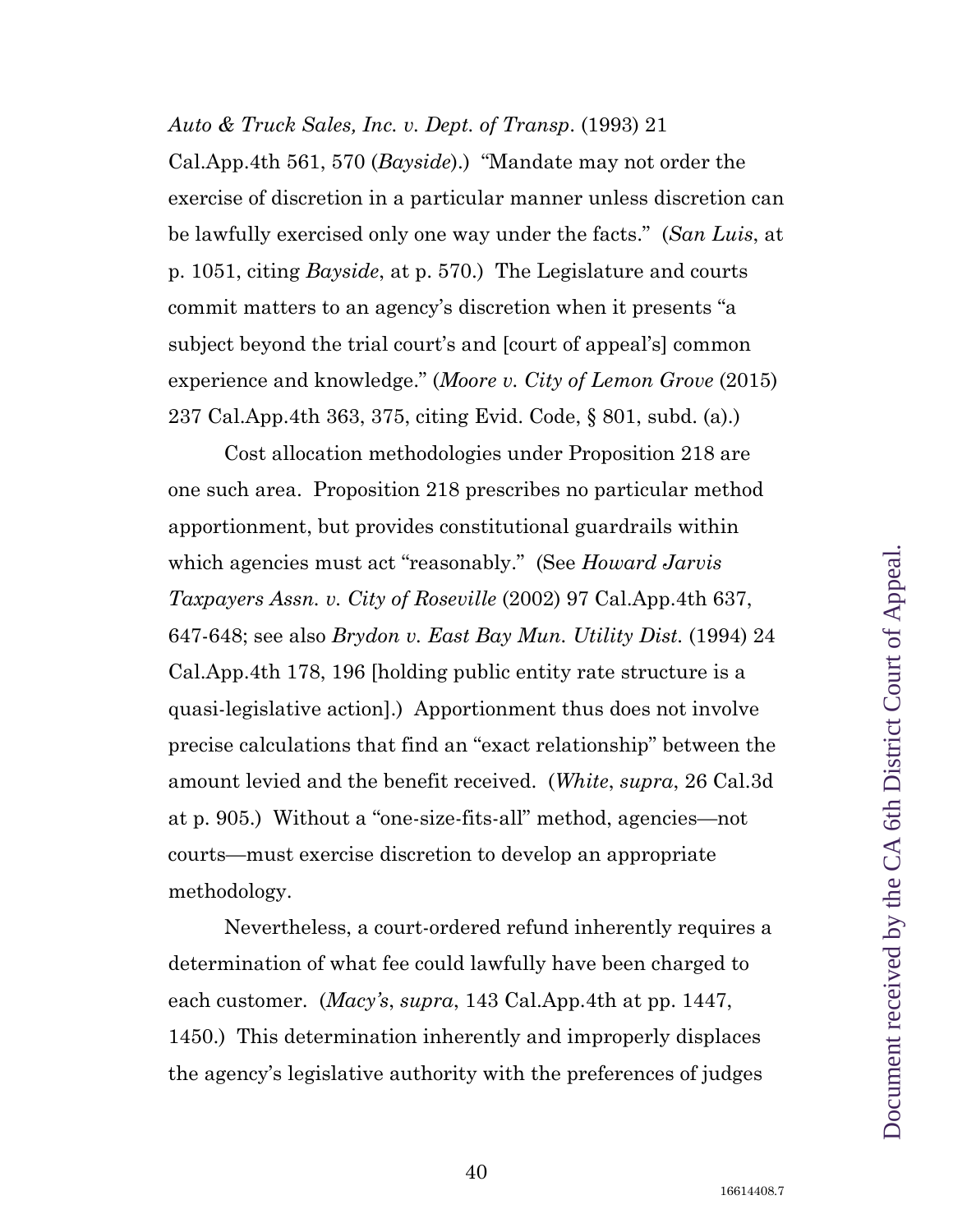and litigants. Thus, even if it were possible to determine the amount of a refund with "reasonable certainty," the process for doing so would cause an unconstitutional usurpation of quasilegislative ratemaking power. For these reasons, Proposition 218 does not authorize a refund remedy.

#### **CONCLUSION**

<span id="page-40-0"></span>CalCities respectfully asks this Court to overturn the trial court's determination that the Platas' tiered rate claims satisfied the Government Claims Act's written notice requirements. That determination threatens to establish precedent that conflicts with the Act's purpose and decades of case law. But even if the Platas satisfied the Act's written notice requirements, CalCities encourages this Court to affirm the principle that remedies like resulting trusts and refunds are unavailable to cure Proposition 218 violations.

DATED: December 9, 2020 HANSON BRIDGETT LLP

By: */s/ Sean G. Herman* ADAM W. HOFMANN SEAN G. HERMAN Attorneys for Amicus Curiae THE LEAGUE OF CALIFORNIA CITIES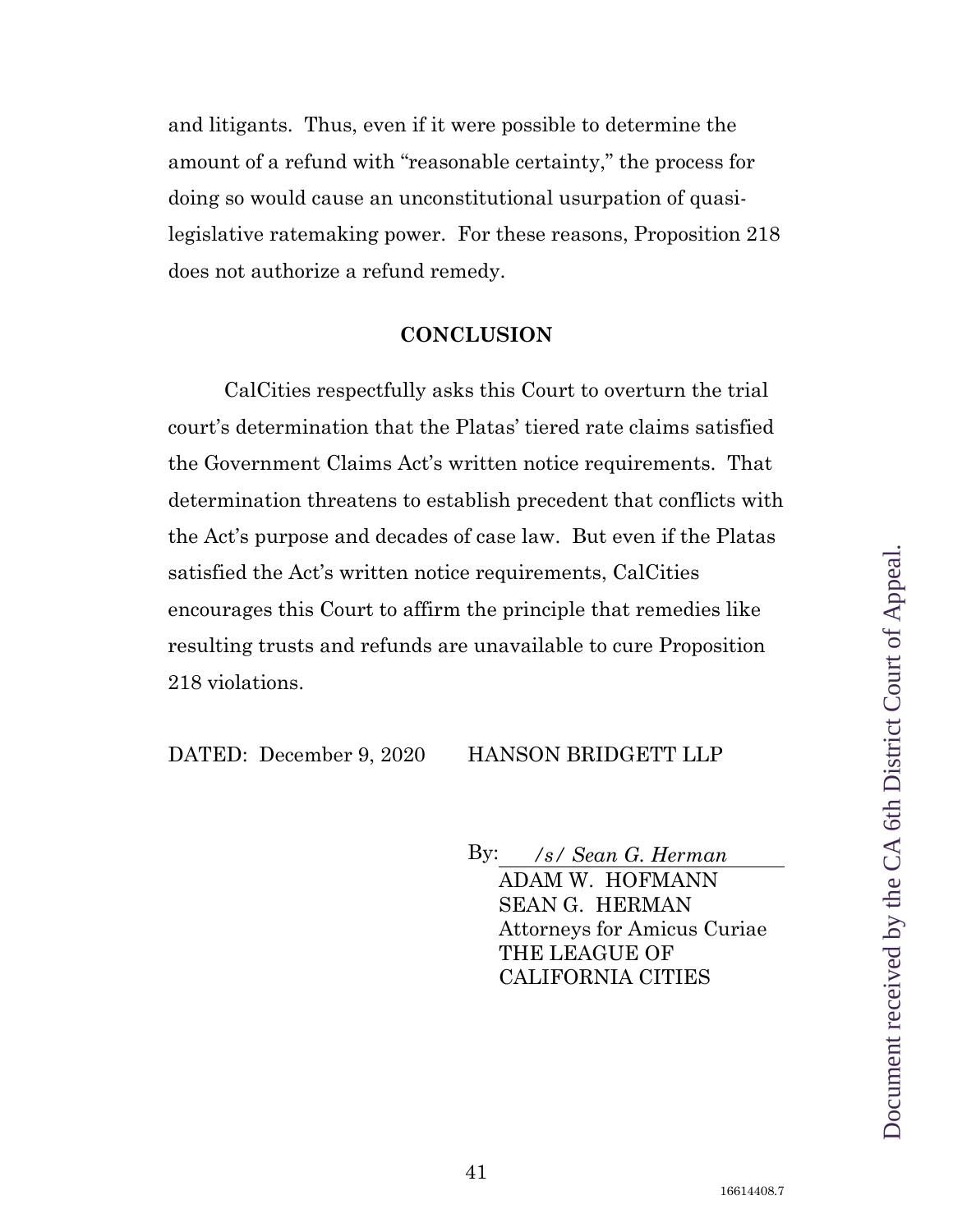## **CERTIFICATE OF COMPLIANCE**

<span id="page-41-0"></span>The text of this brief consists of 7,632 words as counted by Microsoft Word, the program used to prepare this brief.

Dated: December 9, 2020

By: */s/ Sean G. Herman* Sean G. Herman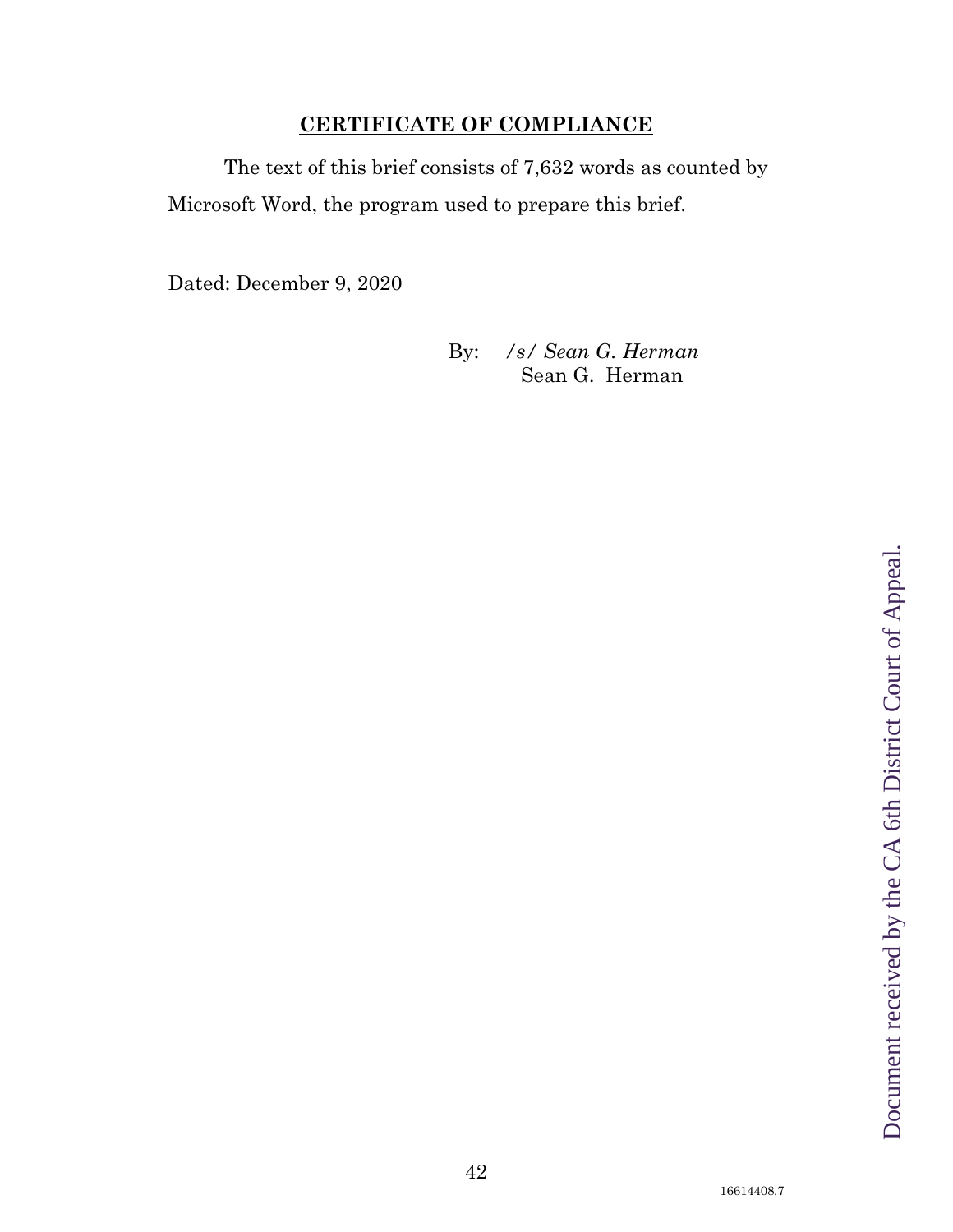#### **PROOF OF SERVICE**

## <span id="page-42-0"></span>*Raymond and Michelle Plata v. City of San Jose* California Court of Appeal, Sixth Appellate District Case No. H046064

At the time of service, I was over 18 years of age and not a party to this action. I am employed in the County of San Francisco, State of California. My business address is 425 Market Street, 26th Floor, San Francisco, CA 94105.

On December 9, 2020, I served true copies of the following document(s) described as:

### **APPLICATION FOR LEAVE TO FILE AMICUS CURIAE BRIEF OF THE LEAGUE OF CALIFORNIA CITIES IN SUPPORT OF RESPONDENT AND CROSS-APPELLANT CITY OF SAN JOSE; AMICUS CURIAE BRIEF**

on the interested parties in this action as follows:

**BY ELECTRONIC SERVICE:** By submitting an electronic version of the document(s) to *TrueFiling,* which provides e-service to all indicated recipients through email.

I declare under penalty of perjury under the laws of the State of California that the foregoing is true and correct.

Executed on December 9, 2020, at San Francisco, California.

/s/ Georgette D. Peck

Georgette D. Peck